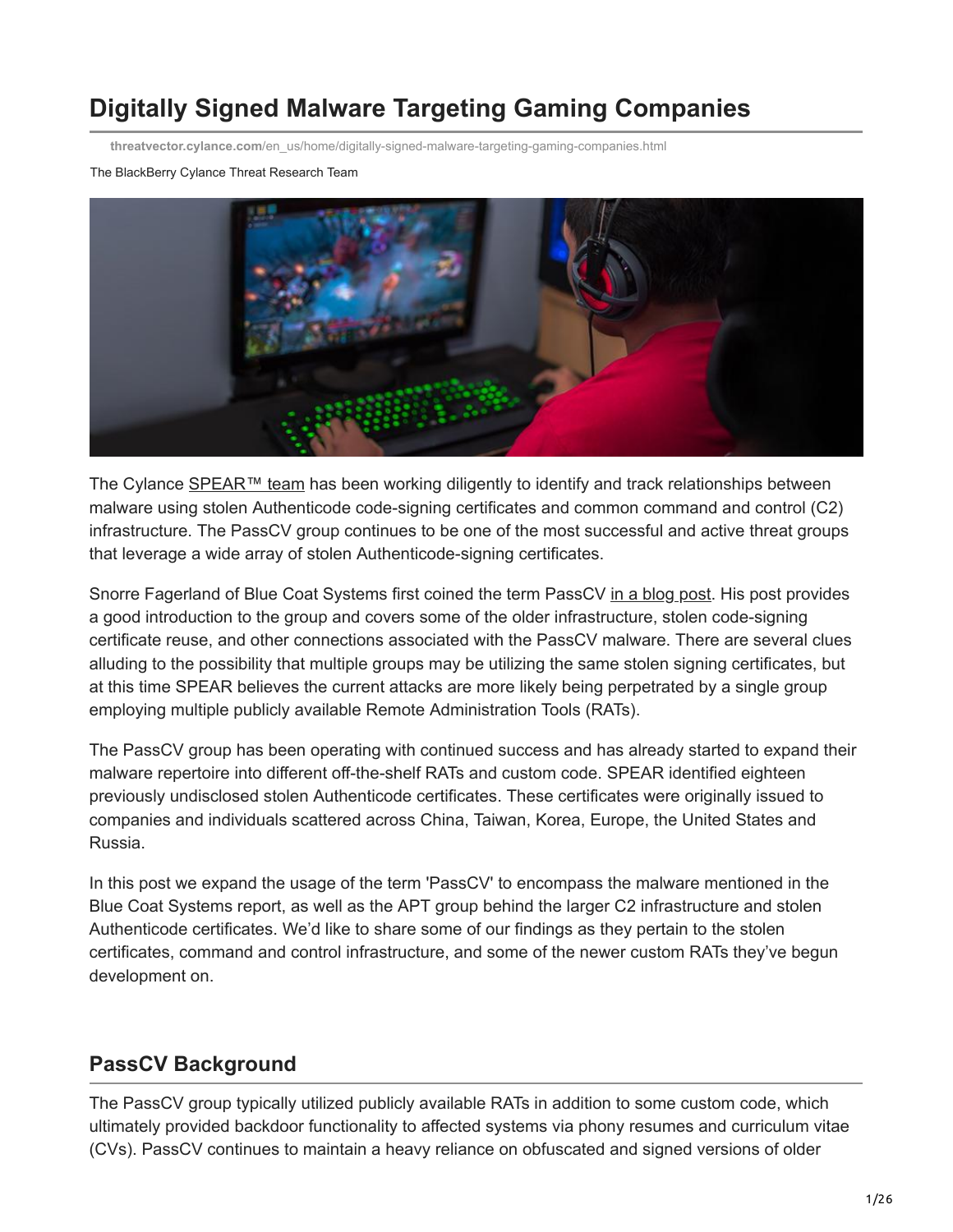RATs like ZxShell and Ghost RAT, which have remained a favorite of the wider Chinese criminal community since their initial public release.

SPEAR identified recent PassCV samples which implemented another commercial off-the-shelf (COTS) RAT called Netwire. This tool offers the attacker full control of the victim/host and is perhaps best known for its cross-platform compatibility, which includes support for Windows, Linux, OSX, and Solaris.

Overall, the antivirus (AV) industry has barely kept pace with the PassCV group, and although some samples and families are well detected, the majority of the signed samples continue to have extremely low detection rates.

SPEAR was able to identify several other distinct malware families that we believe to be related to the PassCV group based upon common stolen Authenticode certificates. The Kitkiot and Sabresac (also known as Saber or Excalibur based upon strings in the binaries) malware families were deployed by the group for distinct purposes.

Saber is a custom RAT that periodically queries a web-based C2 server for commands. The only active instances SPEAR was able to identify were hosted on the Chinese code development site 'csdn(dot)net'. Kitkiot variants are commonly installed alongside other types of malware and often included additional functionality, including:

- Denial of Service (DoS) and Distributed Denial of Service (DDoS) capabilities
- The ability to hijack and steal in-game account information and items from multiple online gaming platforms
- In some rare cases these were used for click-through advertising fraud.

# **The Saber Family**

The Saber malware utilizes a custom base64 alphabet for decoding messages from its C2 servers. The malware will decode an obfuscated string found on the site it has been programmed to contact. It will then communicate to the actual C2 for further instructions to execute. SPEAR only observed samples that employed clear-text communication between the victim and the actual C2. The malware accepts any windows shell command the attackers pass back via the C2.

To start the C2 process, Saber samples commonly used blogs on the Chinese-based information technology and development website 'blog.csdn[dot]net'. The malware executes an HTTP GET request to one or more blog page(s). The malware then looks for the string format 'saberstart. <encoded\_string>.saberend' in the response data once the link is retrieved. The data stored between the strings 'saberstart.' and '.saberend' is encoded with a custom Base64 alphabet which contains a follow-on C2 address and a port separated with an uppercase 'W'.

SPEAR developed the following Python snippet to aid in decoding the Saber C2 messages: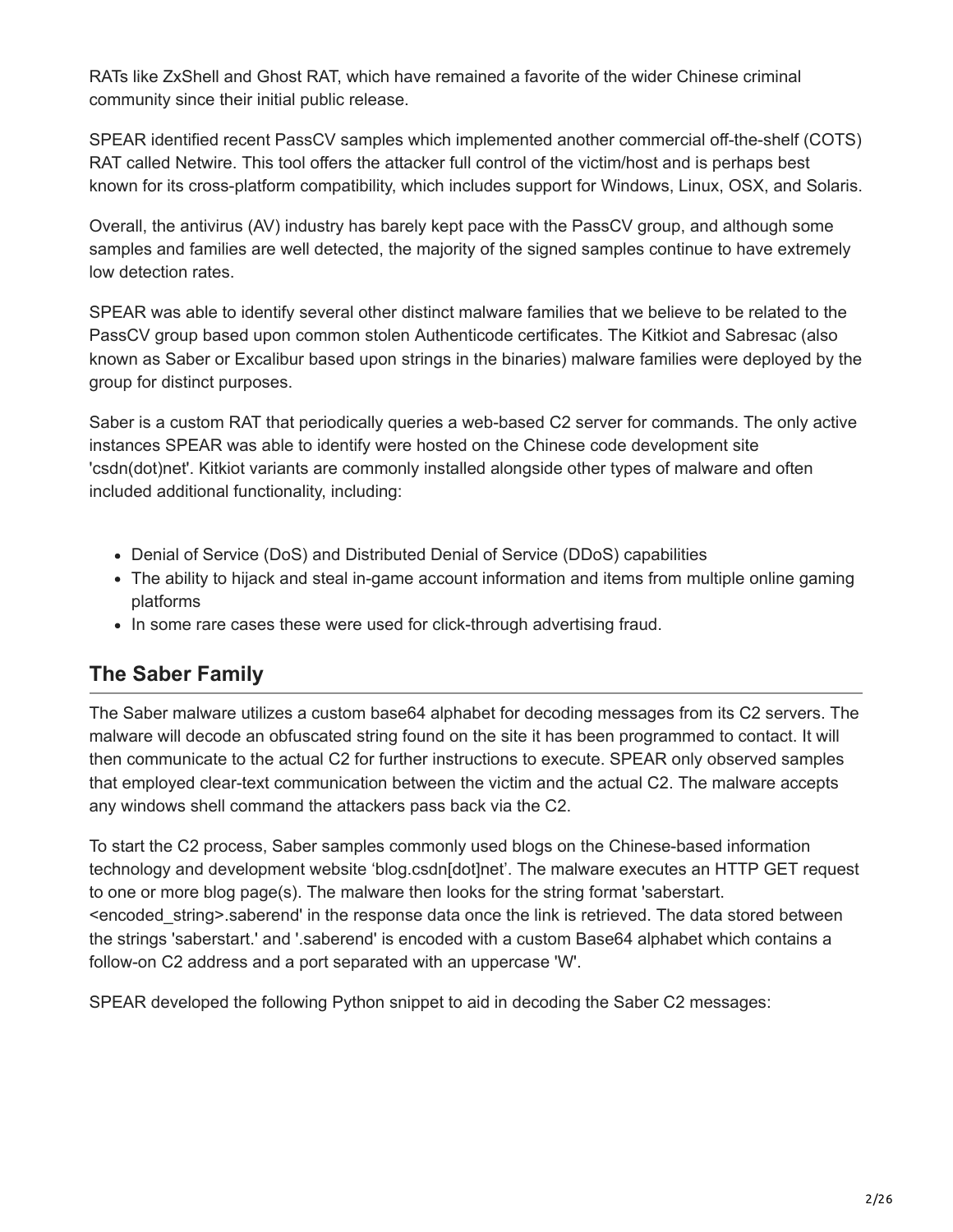# Fig1-PassCV-FIXED.jpg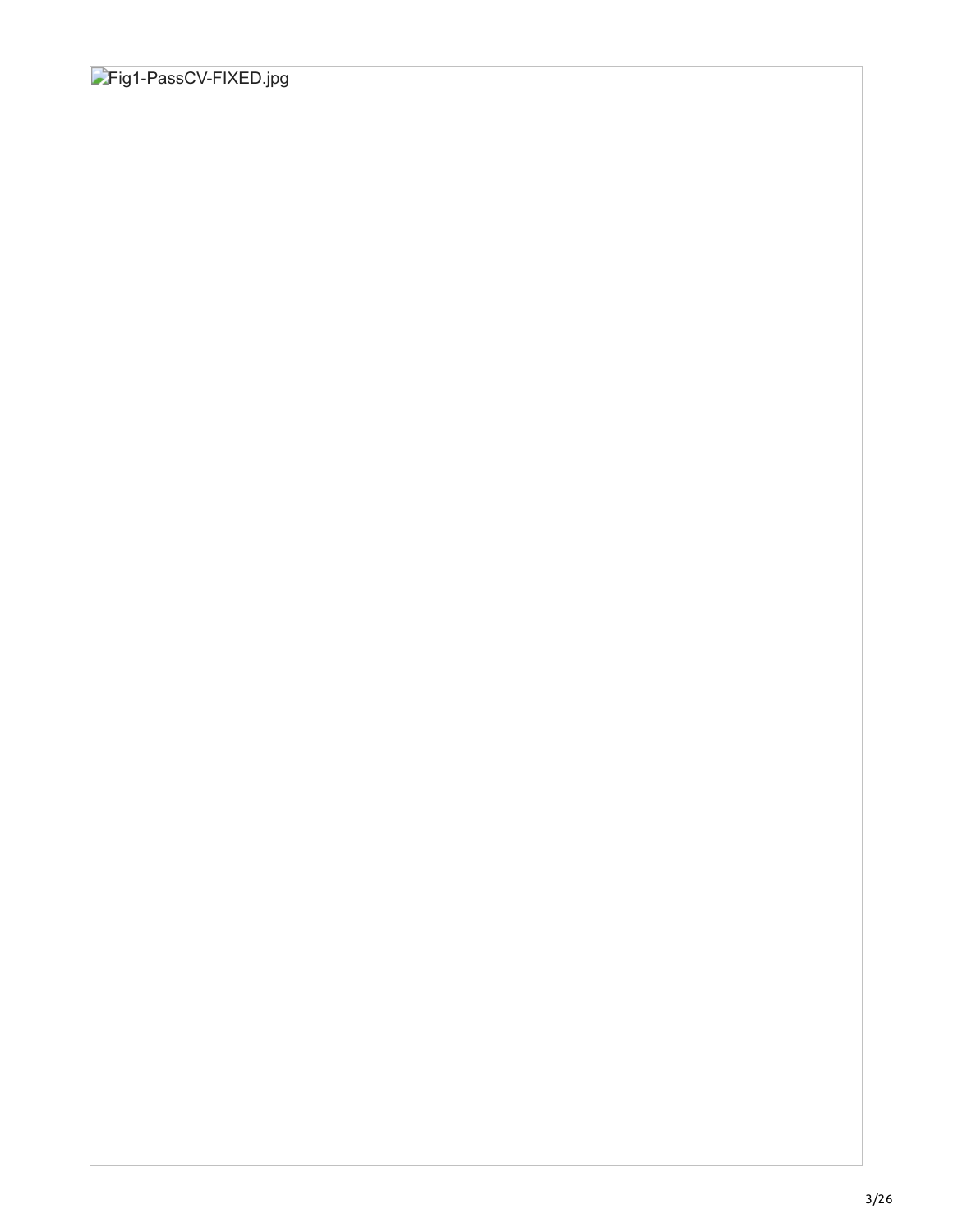# **The exact URLs varied among samples, but SPEAR was able to identify the following C2 URLs:**

**URL:** http://blog.csdn[dot]net/u013761036/article/details/45542243 **Contained:** saberstart.1QXO3Q1s3pfN3Qbu1/fN5pb/ahES+mEMaMSLcgSTjNIPch0PIz.saberend **Accessed:** 814,896 times = Number of page visits at the time of writing **Decodes to:** gotofindsocketsvcW118.123.19.9W25965#

**URL:** http://blog.csdn[dot]net//saber00001//article//details//50444103 **Contained:** saberstart.1QXO3Q1s3pfN3Qbu1/fN5pb/ahIN+mIOcgSR+mIMbo4MbhnSala.saberend **Accessed:** 2,167,985 times = Number of page visits at the time of writing **Decodes to:** gotofindsocketsvcW123.249.7.226W25982#

**URL:** http://blog.csdn[dot]net//saber00002//article//details//50444149 **Contained:** saberstart.1QXO3Q1s3pfN3Qbu1/fN5pb/ahIN+mIOcgSR+mIMbo4MbhnSala.saberend **Accessed:** 1,257,722 times = Number of page visits at the time of writing **Decodes to:** gotofindsocketsvcW123.249.7.226W25982#

**URL:** http://blog.csdn[dot]net//saber00003//article//details//50444185 **Contained:** saberstart.IQ5y5GXp2kTn4QXm2QjO4R1mjNEMaMSMbDnxcDExamAMjNIPch8PIz.saberend **Accessed:** 474,514 times = Number of page visits at the time of writing **Decodes to:** #gotofindsocketsvcW123.249.81.202W25985#

**URL:** http://blog.csdn[dot]net//saber00004//article//details//50444188 **Contained:** saberstart.IQ5y5GXp2kTn4QXm2QjO4R1mjNEMaMSMbDnxcDExamAMjNIPch8PIz.saberend **Accessed:** 486,925 times = Number of page visits at the time of writing **Decodes to:** #gotofindsocketsvcW123.249.81.202W25985#

**URL:** http://blog.csdn[dot]net//asdasdasdasddadasd//article//details//50443203 **Contained:** saberstart.1QXO3Q1s3pfN3Qbu1/fN5pb/ahES+mEMaMSLcgSTjNIPch0PIz.saberend **Accessed:** 3,333,320 times = Number of page visits at the time of writing **Decodes to:** gotofindsocketsvcW118.123.19.9W25965#'

**URL:** http://blog.csdn[dot]net//dasdmkdwovcs//article//details//50925619 **Contained:** saberstart.1QXO3Q1s3pfN3Qbu1/fN5pb/ahIN+mIOcgSR+mIMbo4MbhnSala.saberend **Accessed:** 7,475,132 times = Number of page visits at the time of writing **Decodes to**: gotofindsocketsvcW123.249.7.226W25982#

**URL:** http://blog.csdn[dot]net//u013761036/article/details/45542243 **Contained:** saberstart.1QXO3Q1s3pfN3Qbu1/fN5pb/ahES+mEMaMSLcgSTjNIPch0PIz.saberend **Accessed:** 983,239 times = Number of page visits at the time of writing **Decodes to:** gotofindsocketsvcW118.123.19.9W25965#

SPEAR was able to successfully emulate the remote C2 server, and during testing we were able to send and remotely execute any command on the (hypothetical) victim system.

# **Saber Relationships**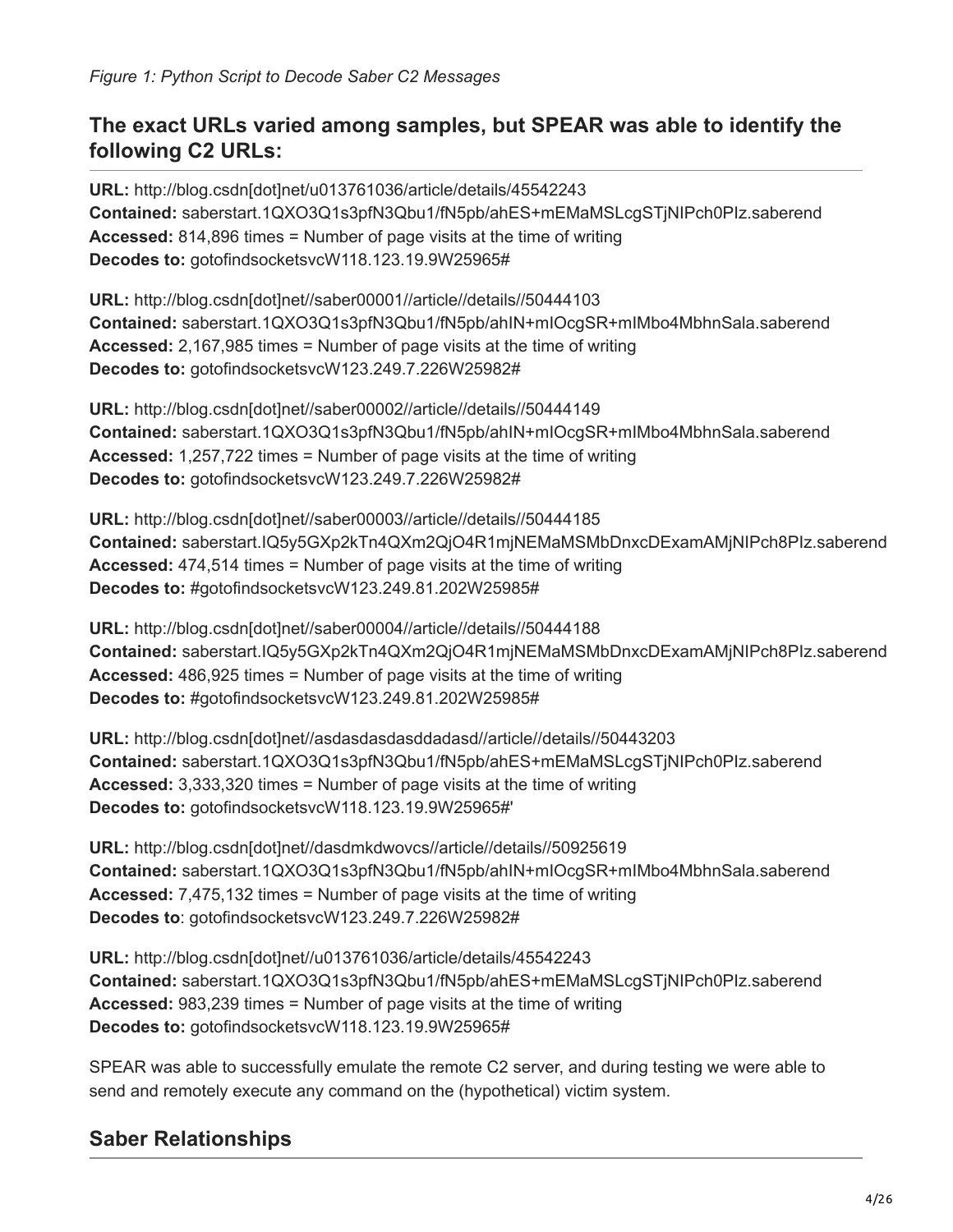While researching the Saber family we found a similar .PDB file path in several samples:

# **"F:\\Excalibur\\Excalibur\\Excalibur\\bin\\oSaberSvc.pdb" "D:\\Excalibur\\Excalibur\\Excalibur\\bin\\oSaberSvc.pdb" "F:\\Excalibur\\Excalibur\\Excalibur\\bin\\Shell.pdb"**

The malware author originally employed the username 'Excalibur\_C' (similar to the .PDB file paths) when creating the C2 page:

## **'http://blog.csdn[dot]net/u013761036/article/details/45542243'**

This was the earliest post that SPEAR was able to identify that contained the encoded Saber commands, with a post date of 2015-05-06 22:20. The same author made numerous other programming related posts in addition to this page: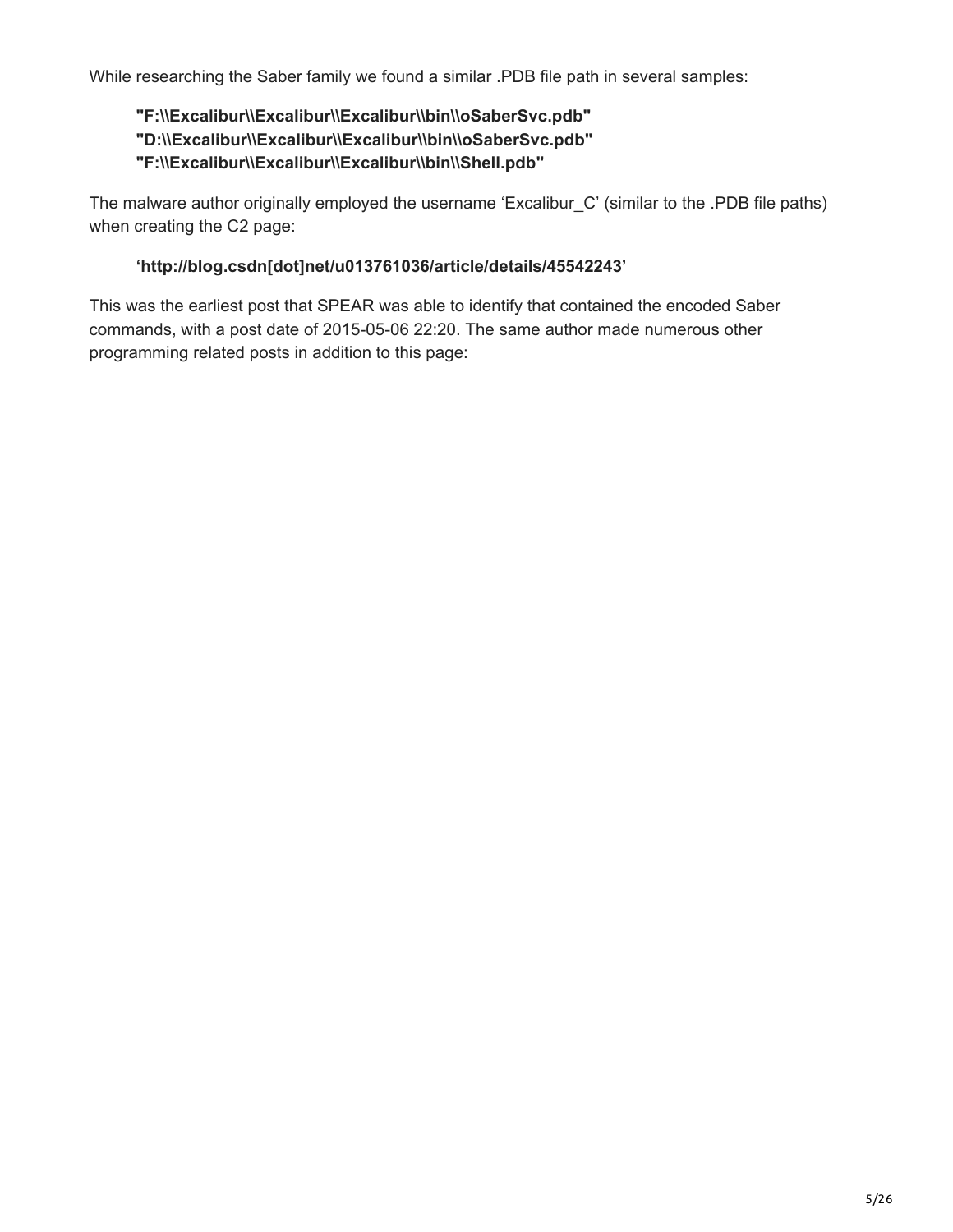# **Fig3-PassCV.png**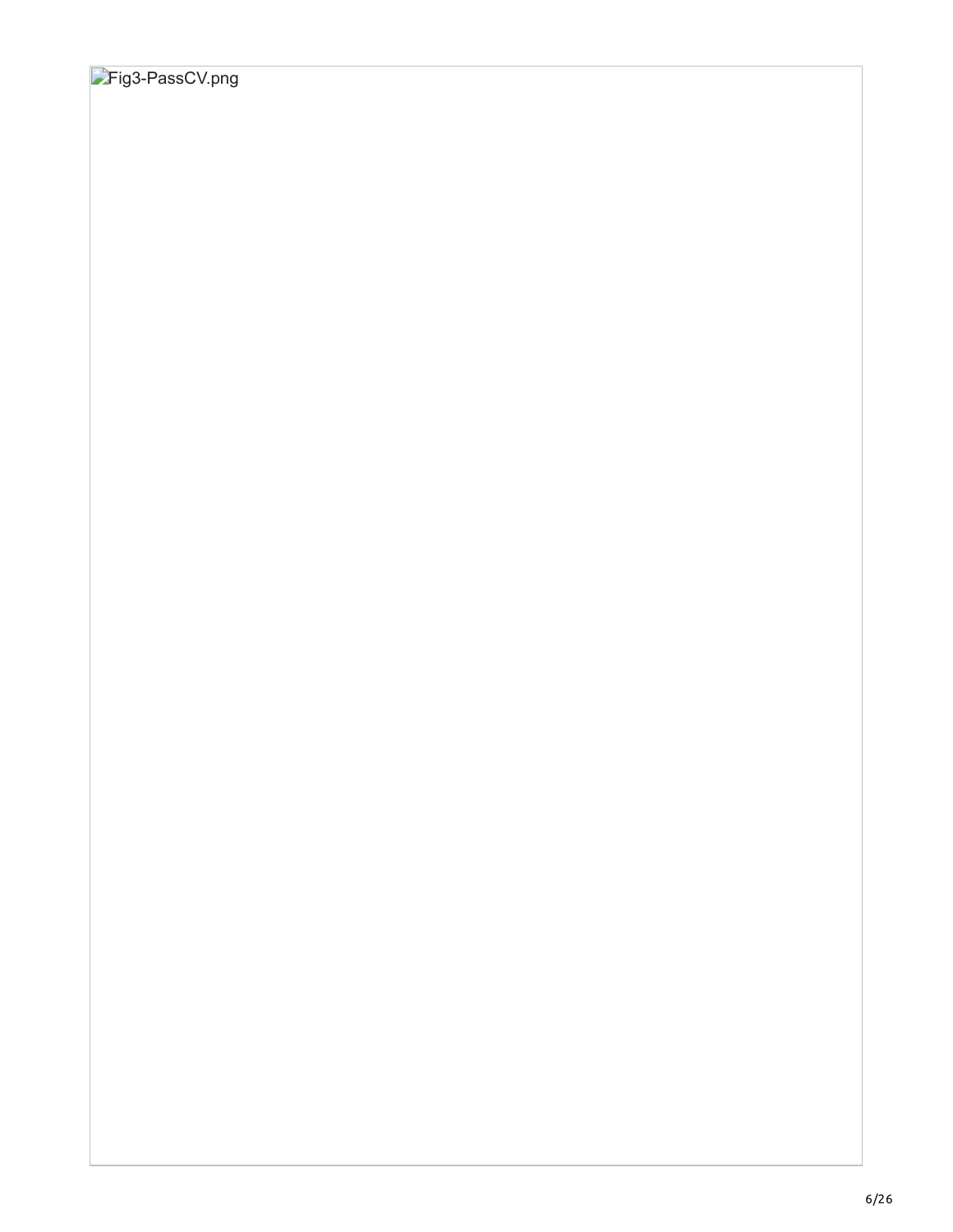Since the time we first started working on this write-up, the Saber author has presumably gained some additional attention and it seems the username and icon on the blog were changed as a result: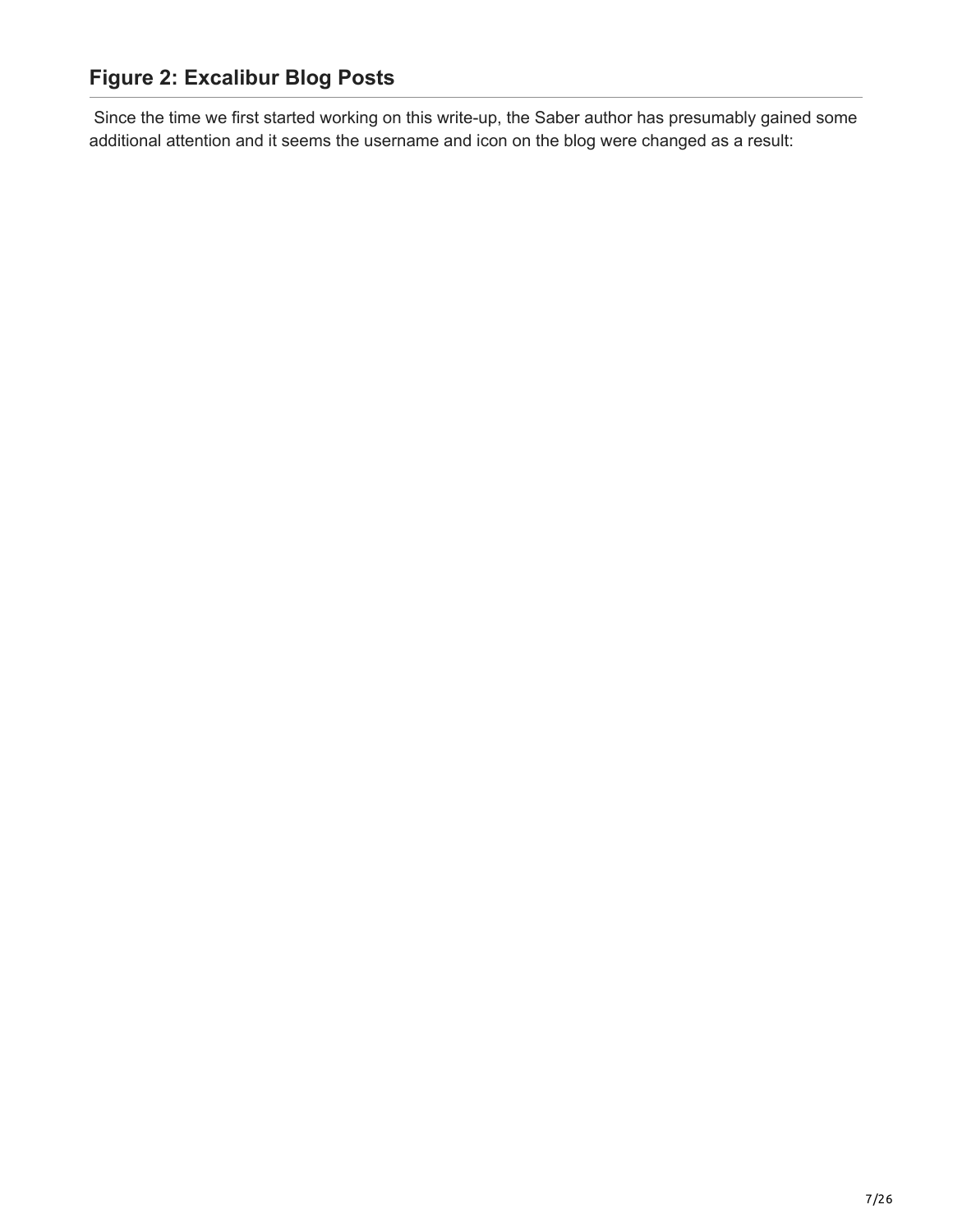# Fig4-PassCV.png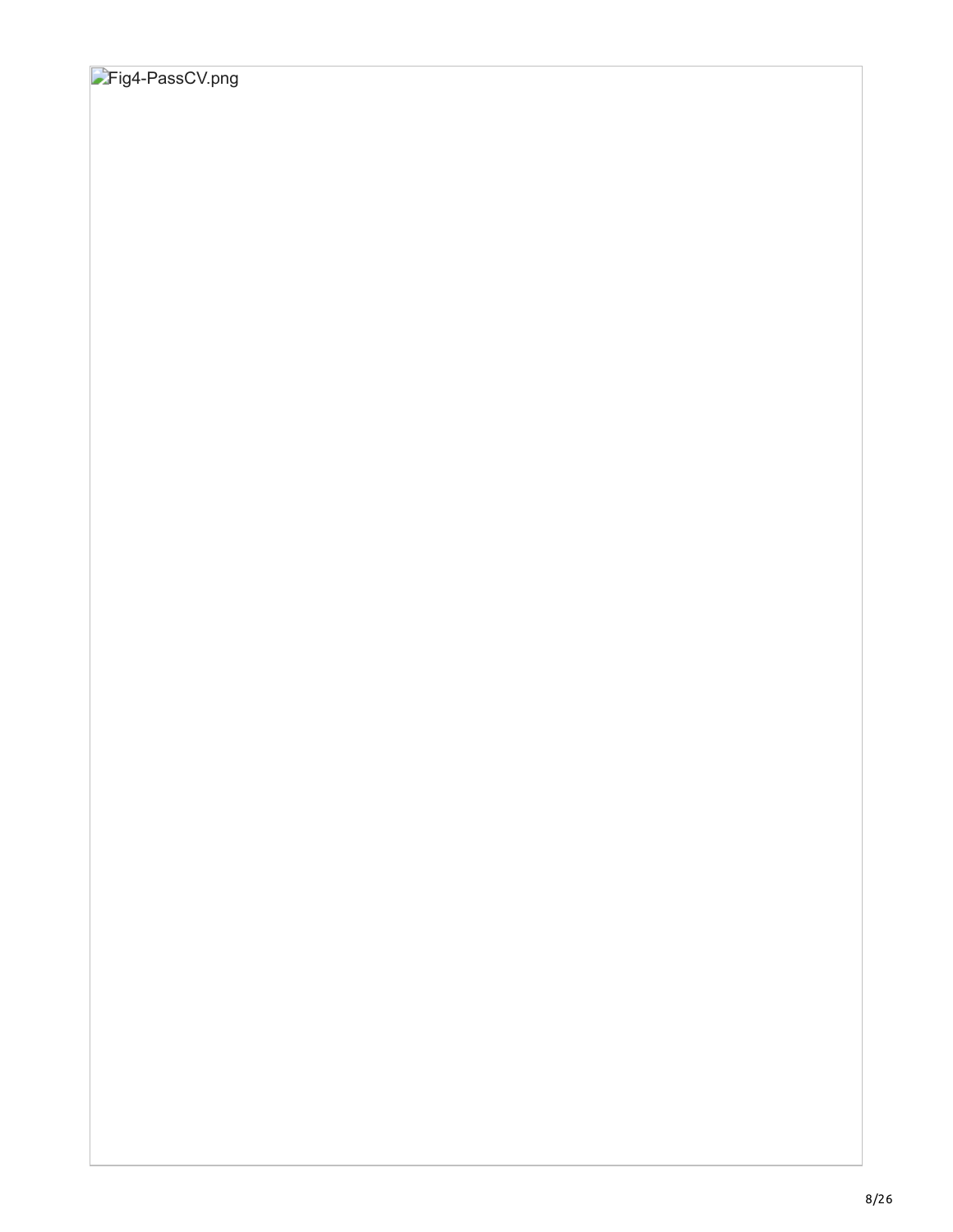# **Figure 3:** *Excalibur's New Username*

SPEAR also identified a newer variant during our investigation and subsequent write-up. The compile timestamp indicated that the sample was compiled on August 3, 2016. The newer variant leveraged two different domains:

### **'d26yaxxlnmhaem(dot)cloudfront.net' 'd1wmnlsnh8rftl(dot)cloudfront.net'**

The variant also downloaded additional 7-Zip self-extracting archives that ultimately installed the Saber malware onto the infected system. Several other signed variants have also been distributed from the domain:

## **'dhd29up7zcdyt(dot)cloudfront.net'**

'Cloudfront.net' belongs to Amazon's content delivery network, Amazon CloudFront. This recent move could indicate the attackers are looking for a more robust means of distribution to continue spreading their malware.

# **The Kitkiot family**

Kitkiot malware has been publicly linked to the 'dns-syn[dot]com' domain which has direct ties to the group courtesy of Blue Coat Systems' research. Kitkiot provides backdoor functionality and is commonly installed alongside other types of malware. It has previously been documented and used to perform DDoS attacks, function as a proxy server and perform click-through advertising fraud. We found numerous instances in which Kitkiot variants were written specifically to target online gaming platforms and modify values stored in databases and other online network communications.

Existing public information about this malware family is available via these links:

<https://www.threatcrowd.org/listMalware.php?antivirus=Trojan.Kitkiot> [http://www.virusradar.com/en/Win32\\_Kitkiot.A/description](http://www.virusradar.com/en/Win32_Kitkiot.A/description)

# **Stolen Certificates and Relationships to PassCV**

SPEAR identified roughly eighteen previously undisclosed stolen Authenticode certificates. Interestingly, not all of the certificates were stolen from game companies. It appeared the group had also started to branch out into signed adware. This may seem odd at first, but most security researchers are somewhat numb to the consistent barrage of so-called legitimately signed adware, so a more advanced backdoor signed with the same certificate could easily be overlooked.

The first new connection SPEAR identified was derived from an email address listed in Blue Coat Systems' original report on PassCV. The email address '13581641274(at)163.com' which was used to register the domain 'aresgame[dot]info' was reused in 2015 to register the domains 'fengzigame[dot]net' and 'roboscan[dot]net'. Both domains were designed to look like their legitimate counterparts, 'fengzigame.com' and 'roboscan.com'.

SPEAR found several NetWire variants that communicated to subdomains off of the aforementioned domains, and identified another larger cluster of activity that was specifically targeted at game developers using similar variants. **All of the variants communicated to domains that were**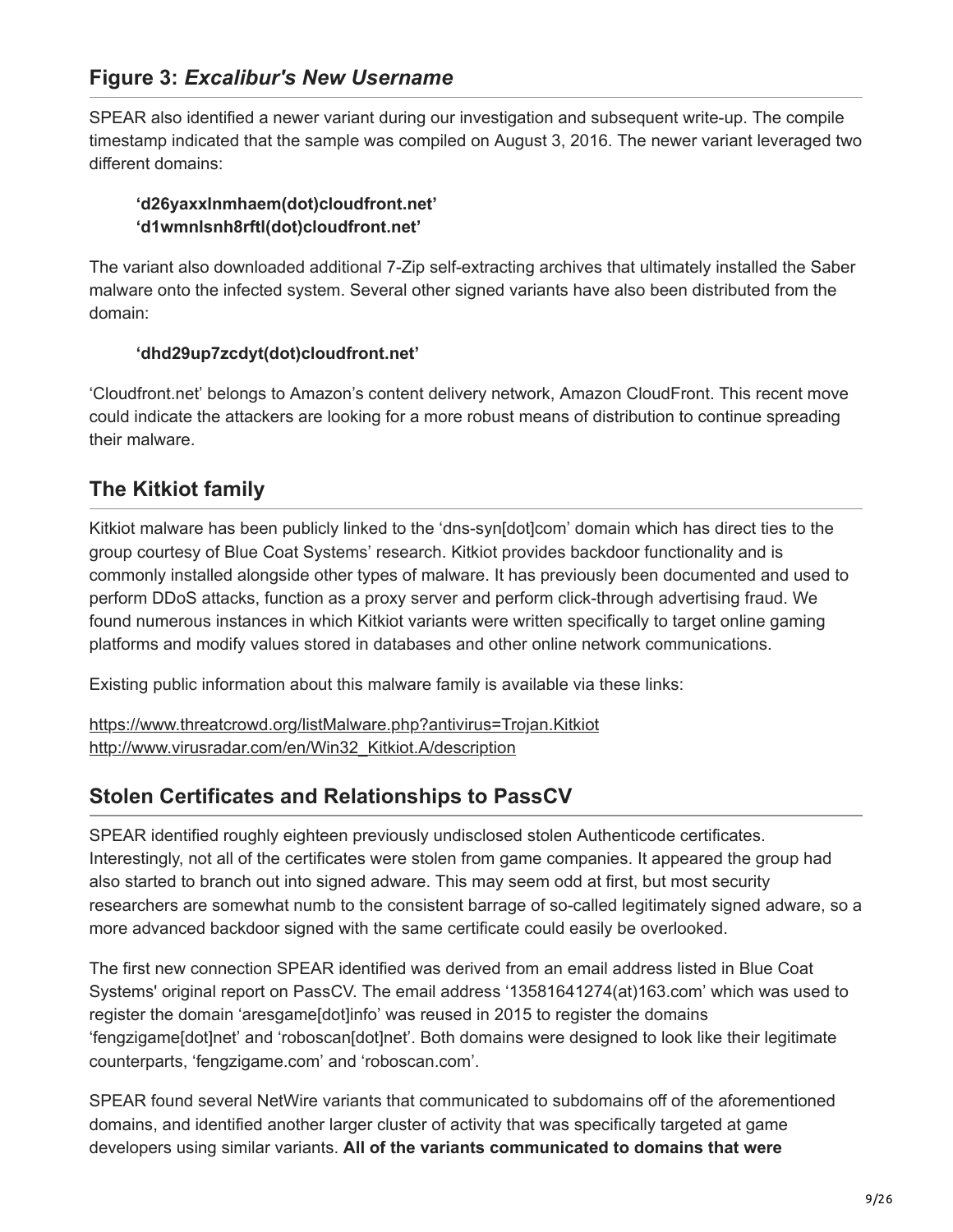## **extremely similar to other popular gaming framework websites, and contained code to harvest stored password information as well as log keystroke data.**

The C2 domain 'cocoss2d[dot]com' mimicked the original website for the Cocos2d gaming framework, 'http://cocos2d.org/', used in popular mobile games such as *Badland*. The C2 domain 'unitys3d[dot]com' was designed to impersonate the website of the Unity engine, 'https://unity3d.com/', a gaming engine licensed across multiple gaming platforms and more recently in popular mobile games like *Pokémon Go.*

Many of the identified samples also contained a common unique mutex, '{332222A-33A3-2222-AAAA-3A22AA333}', which allowed SPEAR to identify a number of additional compromised certificates.

One of the samples identified through this method was:

## **95a33b0c5f2408adabbebeba6f4c618ba2b392f9dbcd1d9a9ff9db5a519380d8**

This led to the discovery of another sample:

### **ad2a42e4024a320ce763524e17ef7262add649651e2a277b5fc56a9bdc44e449**

It was signed with a certificate belonging to AmazGame, a Beijing-based gaming company. The sample also contacted the domain 'waw.css2[dot]com', intended to mimic another domain related to the Cascading Style Sheets 2.0 specification: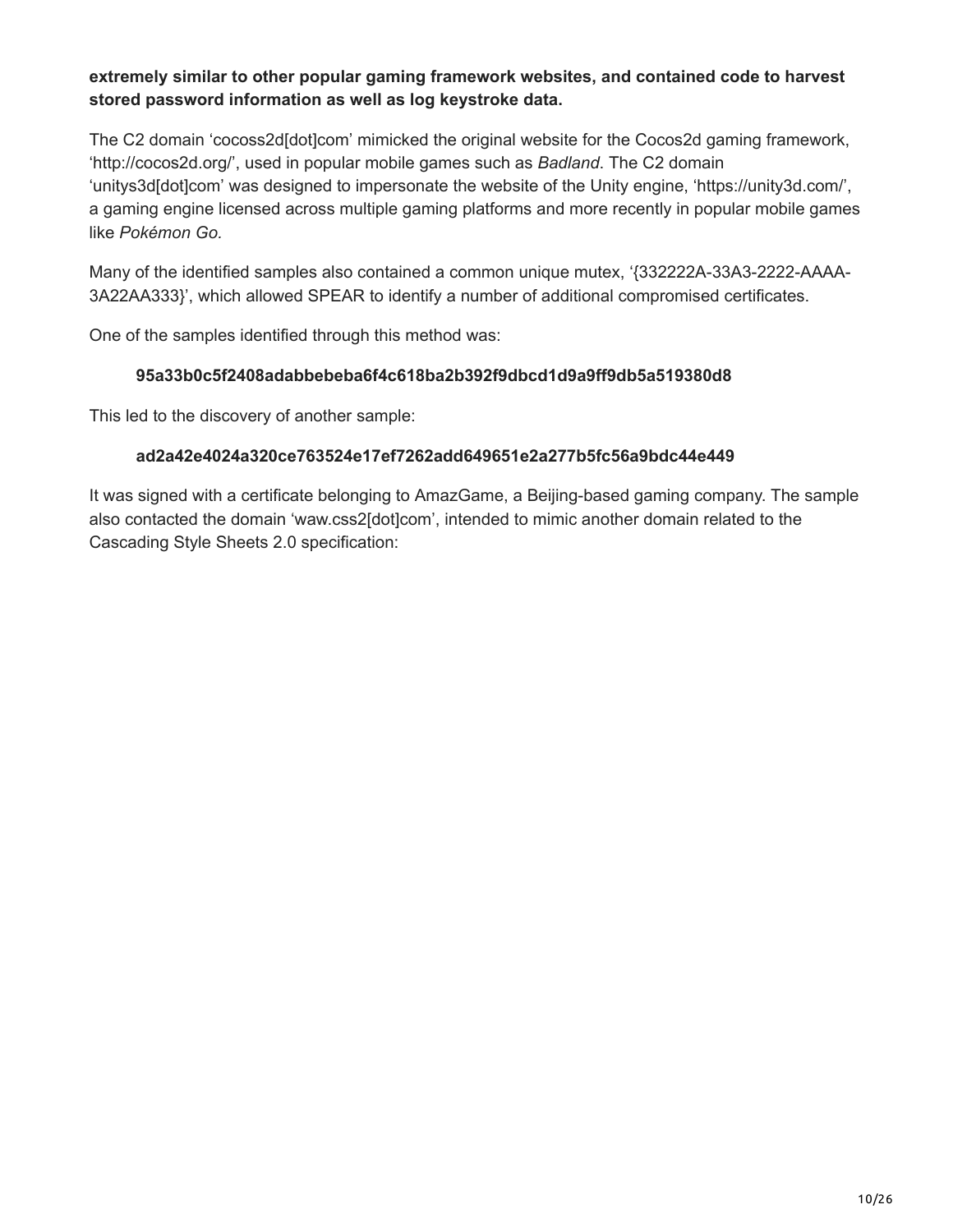# **Fig9-PassCV.png**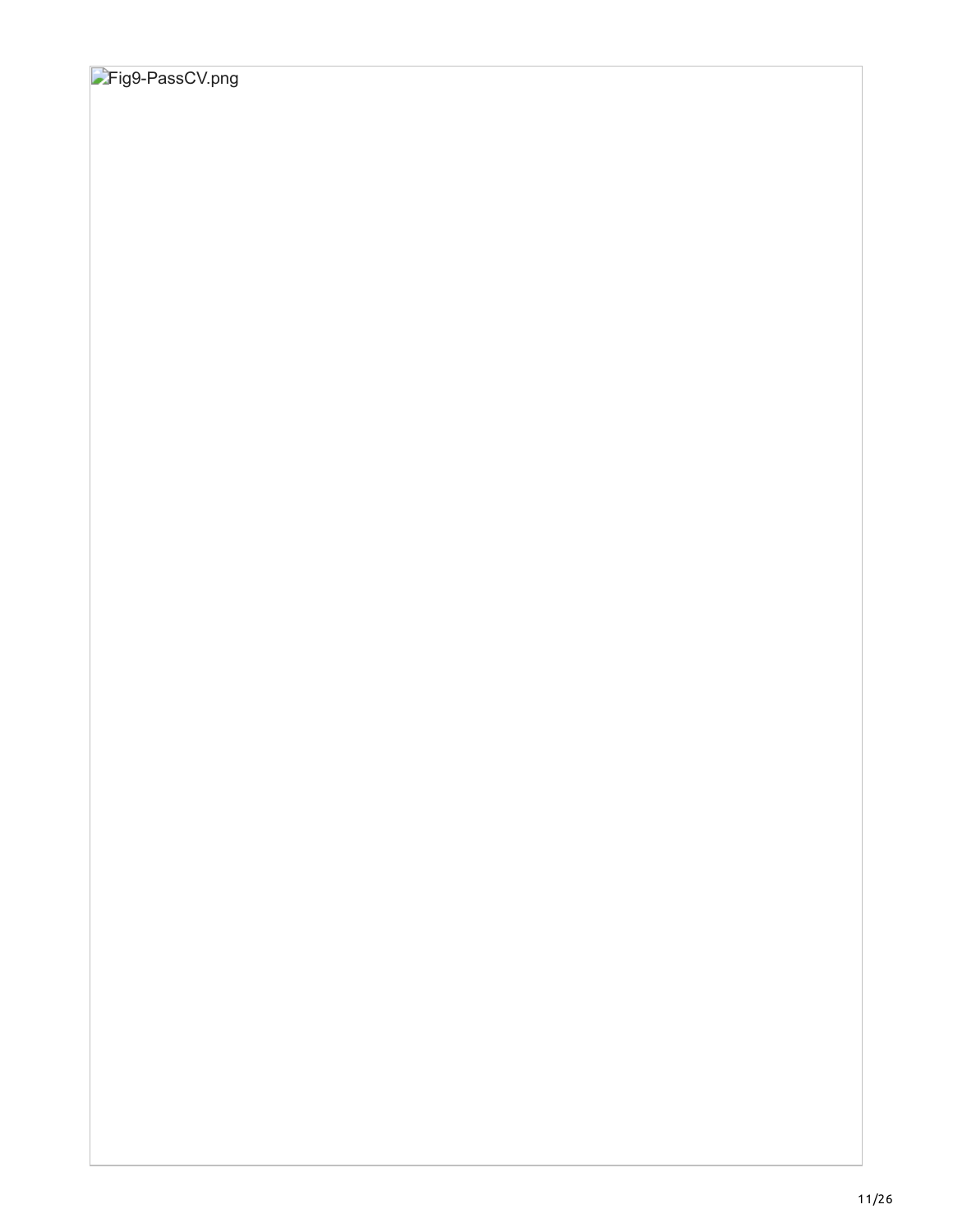**Issued to: Beijing AmazGame Age Internet Technology Co. Current Status:** *Not time valid*  **Valid From:** 3/16/2012 1:00 AM 6/16/2015 12:59 AM  **Thumbprint:** B585EA81A25908F25F39088B1FCC239EBF7088D8  **Serial Number:** 22 CF 7D A7 B7 6F C5 C4 E7 72 25 CF A1 BD A4 97

This in turn led to the discovery of a similar binary via C2 crossover:

 **78b588fa57b027cda856a05638b25454c59d1896670701f9a8177b8e0c39596d**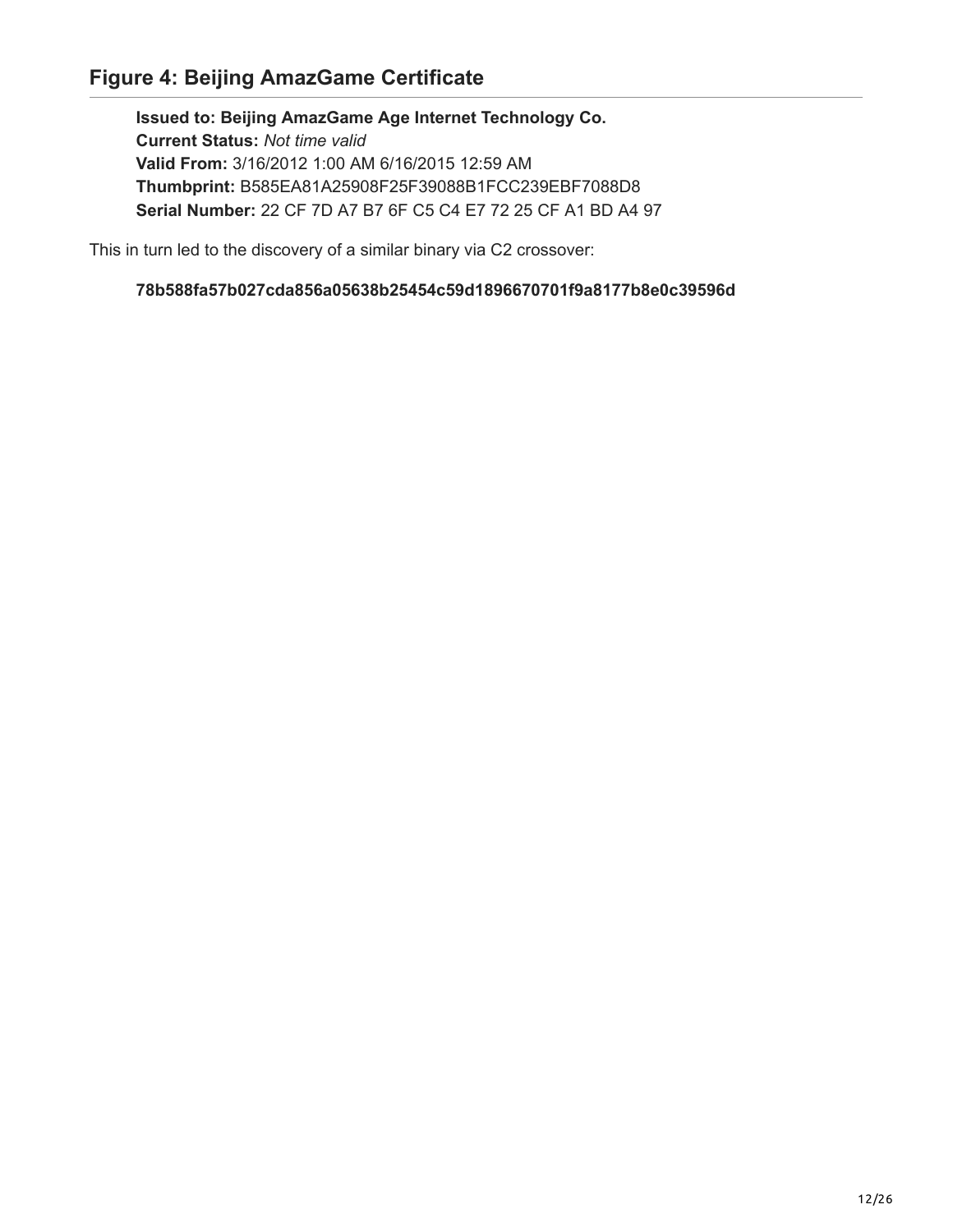It was signed with yet another stolen Authenticode certificate:

Fig10-PassCV.png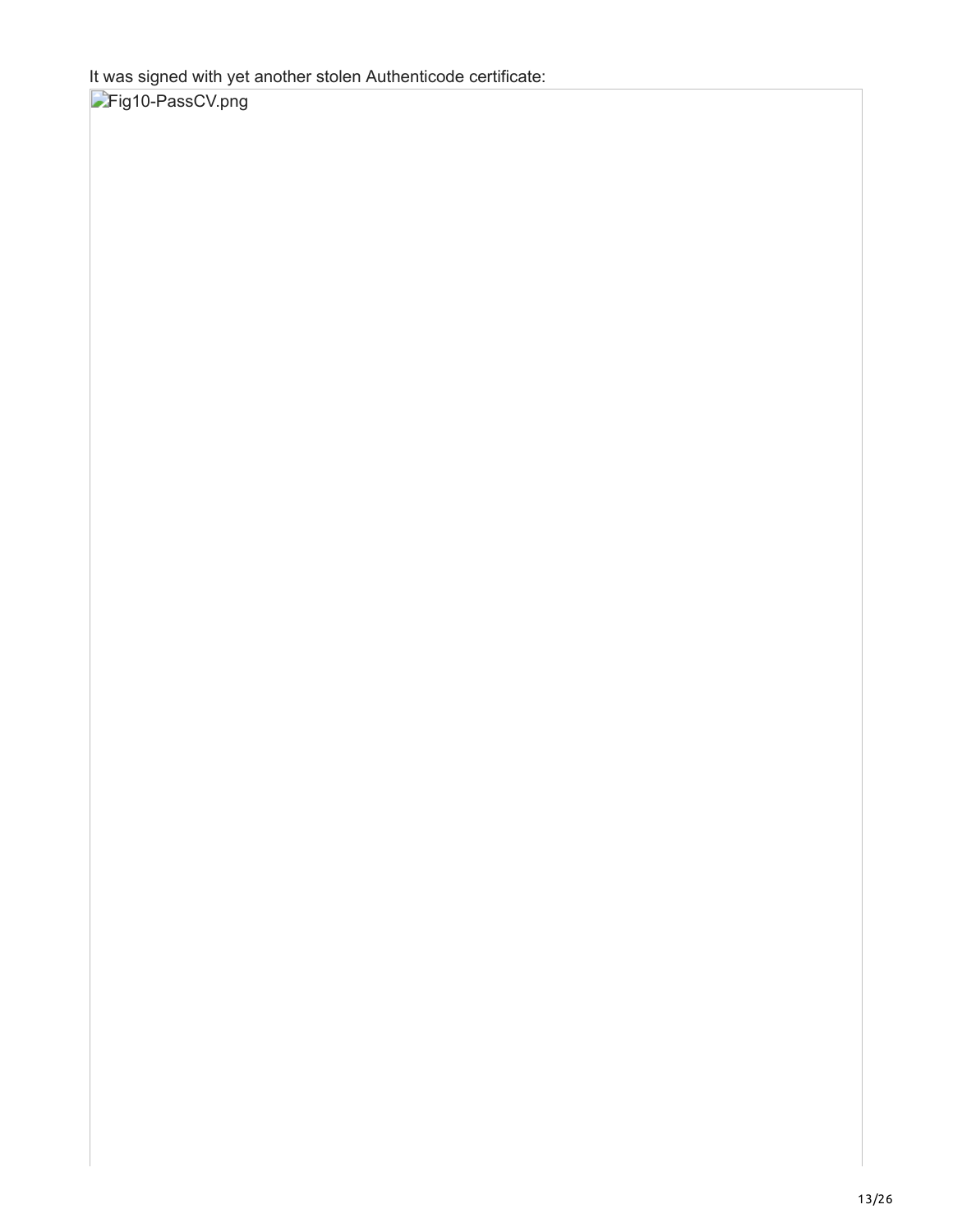# **Issued to: Syncopate LLC**

# **Current Status: Valid**

 **Valid From:** 9/24/2015 1:00 AM to 12/24/2017 12:59 AM  **Thumbprint:** 59EE1A00910451130BB22E06DEB5DCAF1AFAA282  **Serial Number:** 7E 12 57 33 28 AD F4 5B 6F 3E C3 41 E6 46 29 3A

Syncopate is a well-known Russian company that is best known as the developer and operator of the 'GameNet' platform. [GameNet was first identified as being a likely victim of the Winnti group here](https://securelist.com/blog/research/57585/winnti-faq-more-than-just-a-game/), although no associated code-signing certificates were identified at that time. Similarly, in that same blog post 'Zemi Interactive' was also identified as being a likely victim from the same attacks. **The evidence presented above strengthens the claim that the Winnti and PassCV groups are closely related**.

During the course of this investigation, SPEAR also identified that NHN's (Naver Corporation) codesigning certificates were compromised, but it appeared to be related to a substantially different attack set that SPEAR hopes to shed some light on in the near future.

Blue Coat Systems originally identified additional connections based upon domain registrant information with the email addresses 'huise123(at)yahoo.com' and 'rebot(at)126.com'. It is possible that the original stolen code-signing certificates were shared among multiple groups and only more recently deployed by the attackers. However, SPEAR has not found any significant evidence to support this hypothesis.

SPEAR identified another sample:

# **dff0fee3bef9fa2c9c08a6d2c5772e51c1d29522de19301fb389b310e481713f**

It was signed using the Beijing AmazGame certificate. The sample beaconed back to the domain 'task.dns-syn[dot]com'. 'bot[dot]dns-syn[dot]com' was previously documented in Blue Coat Systems' write-up as being registered using the email address 'rebot(at)126.com'. This email address was subsequently linked to the domain 'timewalk[dot]me', which was documented in other RATs associated with the Winnti group.

This particular subdomain served a unique purpose, which was to provide additional tasking and to instruct the malware to target a specific online gaming platform. In the case of this particular sample, the targeted gaming platform was 'http://20012.com/'. After analysis of several other similar signed samples, SPEAR found they were all targeted at various individual online and mobile gaming platforms.

SPEAR was able to identify additional samples that utilized these stolen Authenticode certificates, which created an interesting pivot point and led to the discovery of several additional compromised certificates.

# **Conclusion**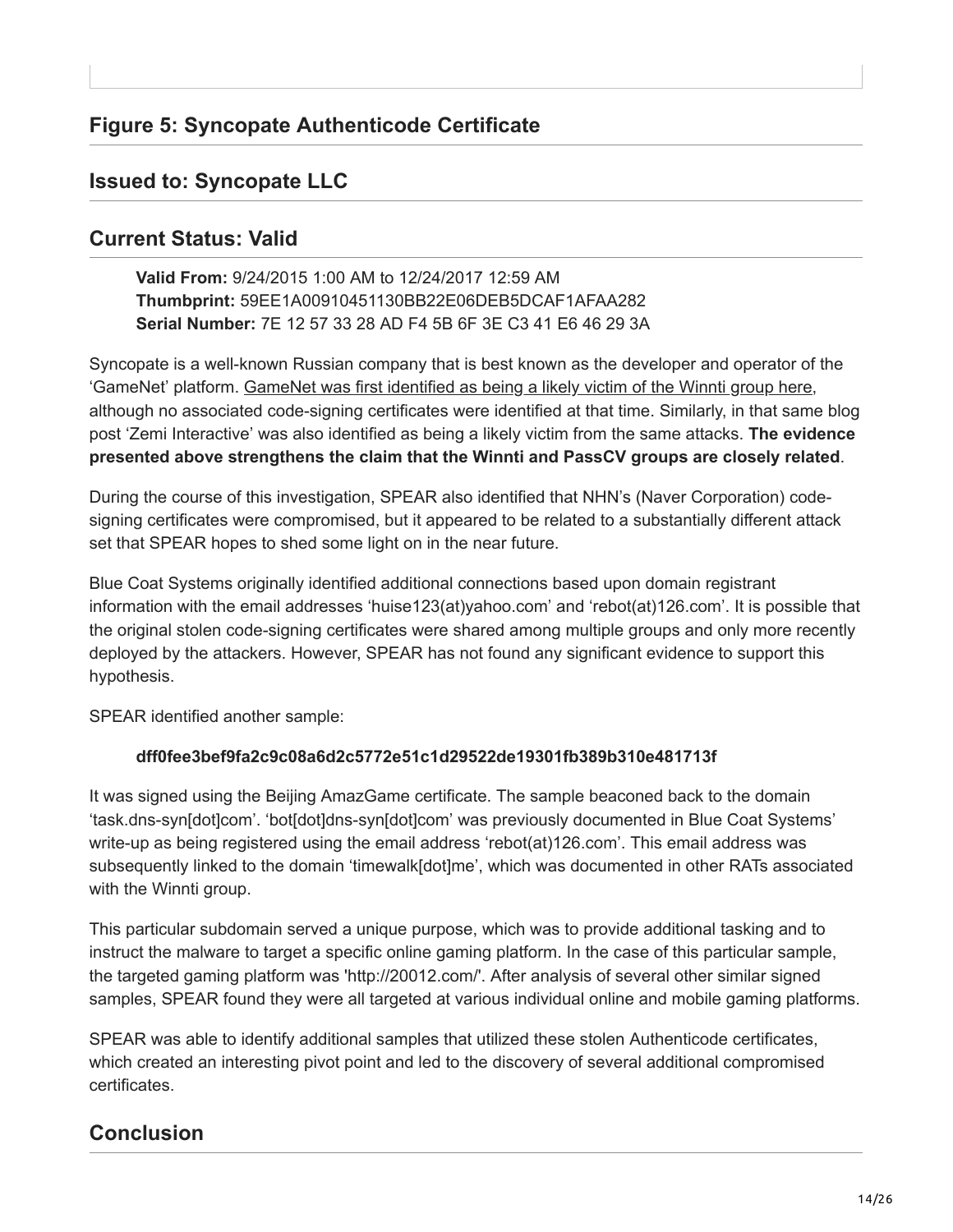The PassCV group continues to be extremely effective in compromising both small and large game companies and surreptitiously using their code-signing certificates to infect an even larger swath of organizations. **Since the last report, the group has significantly expanded its targets to include victims in the United States, Taiwan, China and Russia.**

SPEAR researchers were surprised to find that a good portion of the old infrastructure exposed by Blue Coat Systems remains active to this day. However, it was also apparent that the attackers paid attention to the news, as they let several of the exposed domains lapse and registered extremely similar domains shortly thereafter. The overall operational security of the group has also improved and more recent domains were registered using private WHOIS services and other previously undisclosed email addresses.

Interestingly, most of the malicious binaries were countersigned, which allowed the expired certificates to continue to be valid long past their expiration date. **SPEAR has time and time again observed that this particular "feature" of Microsoft Authenticode Certificates is easily and readily abused by malicious actors.** Even [some recent academic papers](https://software.imdea.org/~juanca/papers/malsign_ccs15.pdf) pointed out that the binary's Authenticode certificate will continue to be valid if a malicious binary is time stamped (countersigned), validly signed and the certificate is subsequently revoked. SPEAR has not identified any samples related to the PassCV group that would support the author of the paper's conclusion, but samples of this nature would indicate that Authenticode signing is indeed rather broken.

**While the motivations of the attackers aren't entirely clear, SPEAR believes that the attackers are most likely profiting financially in some way. This could include subverting the in-game economies of the companies they compromise, reselling the stolen code-signing certificates, offering malware signing services or by creating their own private VPN infrastructure from machines within the compromised organizations.**

SPEAR identified one binary in particular that fueled this speculation:

# **8748c19ec86011a77e313e0ea9dd9d0315eed274288585f3663f57e5b8960bdf**

The binary was signed with the stolen code-signing certificate from Beijing 'AmazGame' and was named 'Proxy.exe'. The file communicated with a website 'www.proxy456(dot)com', registered using the email-address 'plus3k(at)gmail.com'. This email address was previously used to register the following C2 domains used by the PassCV group from 2012 to 2014:

'1songjiang[dot]info' 'dns-syn[dot]com' '0pengl[dot]com' '0penssl[dot]com' '2likui[dot]info' '3wusong[dot]info'

Proxy456 claims based on a rough translation to be "China's first integrated cloud proxy software" and at first glance appears to be a semi-legitimate VPN provider. SPEAR also found anecdotal evidence to suggest that the in-game economies of several popular online Chinese gaming communities were being specifically targeted via unique Kitkiot variants.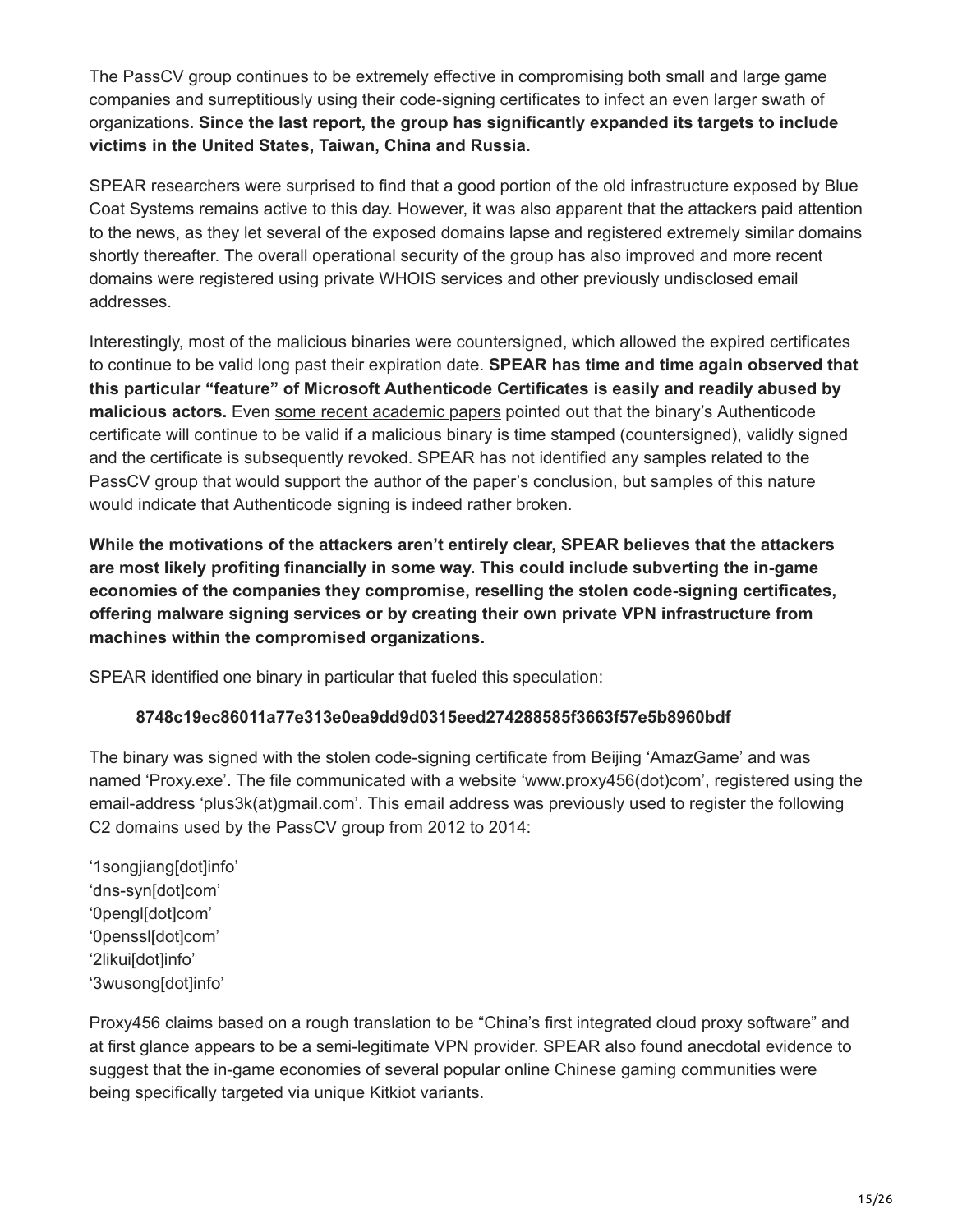Even though the motivations of the attackers aren't entirely obvious, the PassCV group continues to be extremely effective at compromising small gaming companies and SPEAR believes it to be only a matter of time before they set their sights on larger organizations.

# **APPENDIX:**

**C2 Domains:** 115game[.]com 1songjiang[.]info 3389[.]hk 360[.]0pengl[.]com 360antivirus[.]net 64[.]3389[.]hk amd-support[.]com auth[.]ncsoft[.]to bak[.]timewalk[.]me baidusecurity[.]net blog[.]unitys3d[.]com bot[.]1songjiang[.]info bot[.]360antivirus[.]org bot[.]duola123[.]com bot[.]eggdomain[.]net bot[.]fbi123[.]com bot[.]fengzigame[.]net bot[.]godaddydns[.]net bot[.]ibmsupport[.]net bot[.]itunesupdate[.]net bot[.]jjevil[.]com by[.]dns-syn[.]com cloud[.]amd-support[.]com cloud[.]dellassist[.]com cloud[.]0pendns[.]org dark[.]anonshell[.]com dns[.]0pengl[.]com dns[.]360antivirus[.]org dns[.]eggdomain[.]net dns[.]godaddydns[.]net dns-syn[.]com down[.]fengzigame[.]net eggdomain[.]net fengzigame[.]net fk[.]duola123[.]com free[.]amd-support[.]com global[.]ncsoft[.]to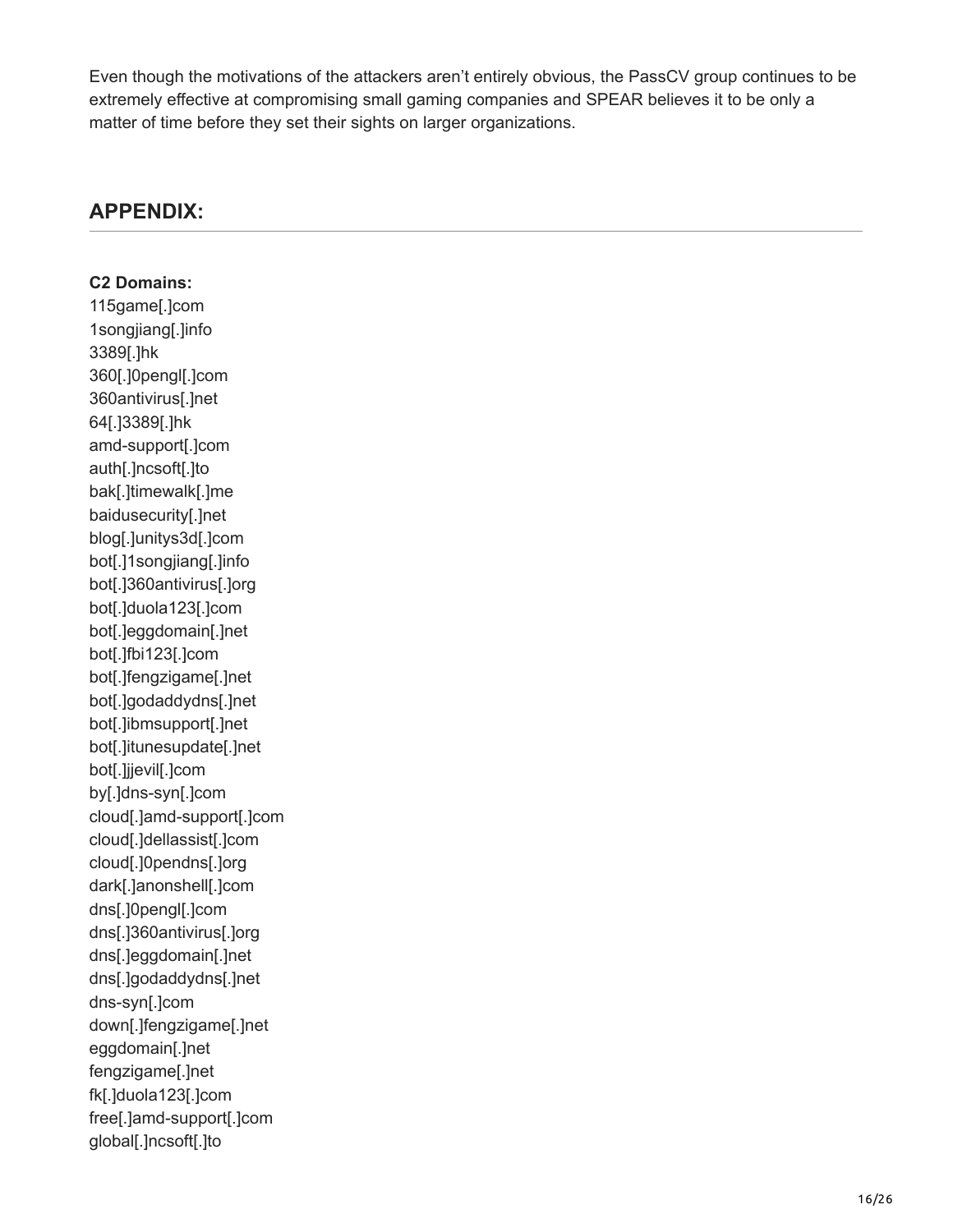godaddydns[.]com gzw[.]3389[.]hk help[.]0pengl[.]com hijack[.]css2[.]com home[.]ibmsupports[.]com ios[.]0pengl[.]com intelrescue[.]com itunesupdate[.]net jj[.]aresgame[.]info jj[.]duola123[.]com jj[.]fbi123[.]com kasperskyantivirus[.]net kp[.]css2[.]com kuizq[.]ddns[.]info lin[.]0penssl[.]com lin[.]0pengl[.]com linux[.]unitys3d[.]com linux[.]css2[.]com linux[.]cocoss2d[.]com ls[.]0pendns[.]org m[.]css2[.]com m[.]unitys3d[.]com mzx[.]jjevil[.]com new[.]dns-syn[.]com news[.]0pengl[.]com news[.]eggdomain[.]net nokiadns[.]com ns1[.]0pendns[.]org ns1[.]amd-support[.]com ns1[.]appledai1y[.]com ns1[.]dellassist[.]com ns1[.]nokiadns[.]com ns2[.]0pendns[.]org ns8[.]0pendns[.]org ns9[.]amd-support[.]com ns9[.]nokiadns[.]com nss[.]aresgame[.]info qqantivirus[.]com rk[.]mtrue[.]com rk[.]mtrue[.]net roboscan[.]net root[.]godaddydns[.]net rus[.]css2[.]com sale[.]ibmsupport[.]cc sc[.]0pengl[.]com sc[.]0penssl[.]com sc.dellrescue[.]com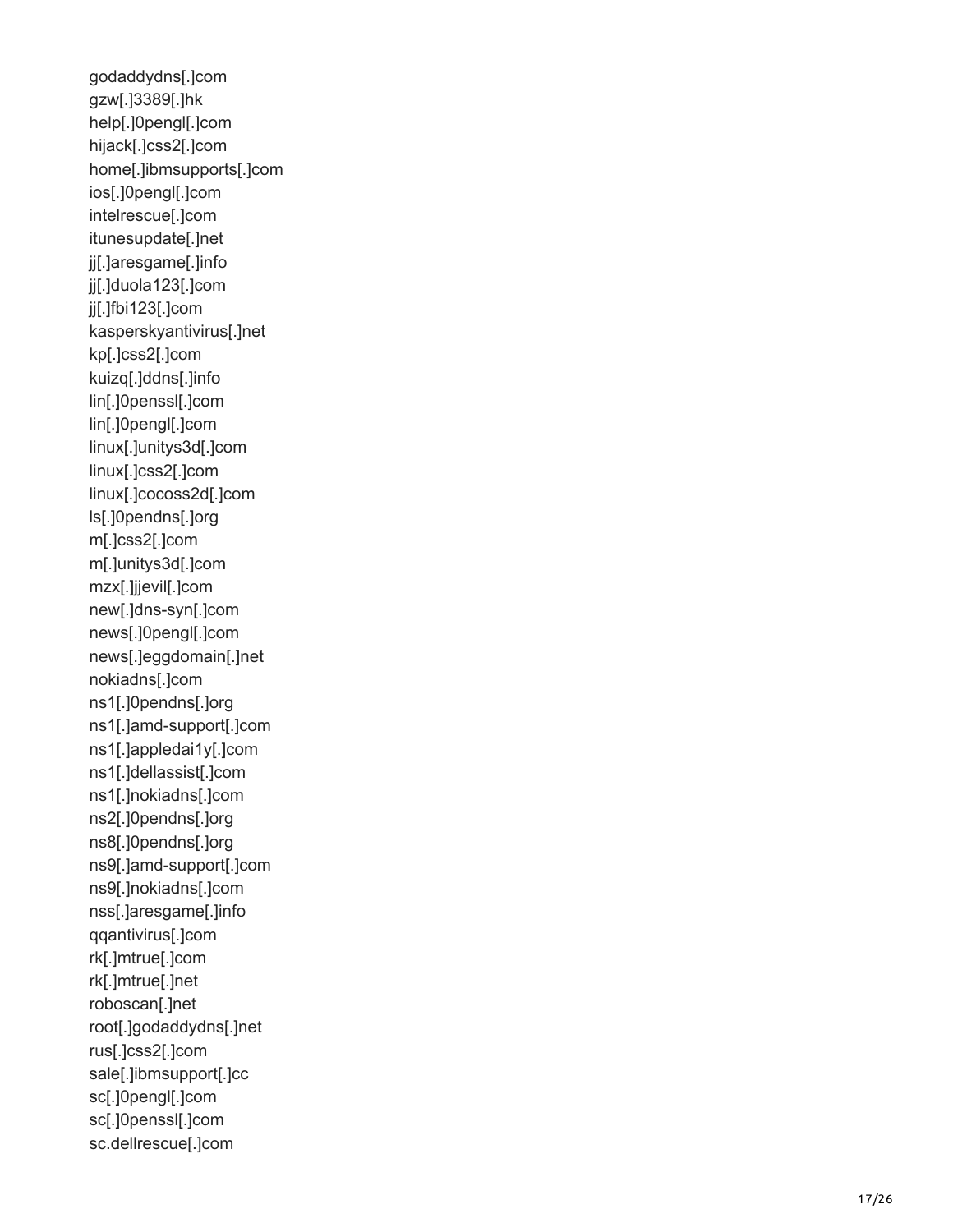sc[.]dns-syn[.]com ssl[.]0pengl[.]com ssl[.]0penssl[.]com support[.]godaddydns[.]cc support[.]godaddydns[.]net task[.]dns-syn[.]com test[.]dellassist[.]com udp[.]jjevil[.]com udp[.]timewalk[.]me up[.]roboscan[.]net update[.]360antivirus[.]net update[.]0pengl[.]com update[.]fengzigame[.]net update[.]nortonantivir[.]us update[.]css2[.]com update[.]qqantivirus[.]com w[.]cocoss2d[.]com waw[.]cocoss2d[.]com waw[.]css2[.]com waw[.]unitys3d[.]com wsus[.]kasperskyantivirus[.]net www[.]eggdns[.]com www[.]iantivirus[.]us yang[.]0pendns[.]org zx[.]3389[.]hk zx[.]css2[.]com zx[.]duola123[.]com

#### **Suspect Domains Based Upon Registrant:**

360antivirus[.]org appleitunes[.]net ati-support[.]com autozhaopin[.]net cissylee[.]com fcc8[.]com fortinetantivirus[.]com fulita[.]net itunesupdate[.]org itunesupdate[.]us leshi[.]us qqsecurity[.]net www[.]proxy456[.]com - proxy provider zilanhua[.]org

#### **C2 IP Addresses:**

101.55.33.106 101.55.64.183 101.55.64.209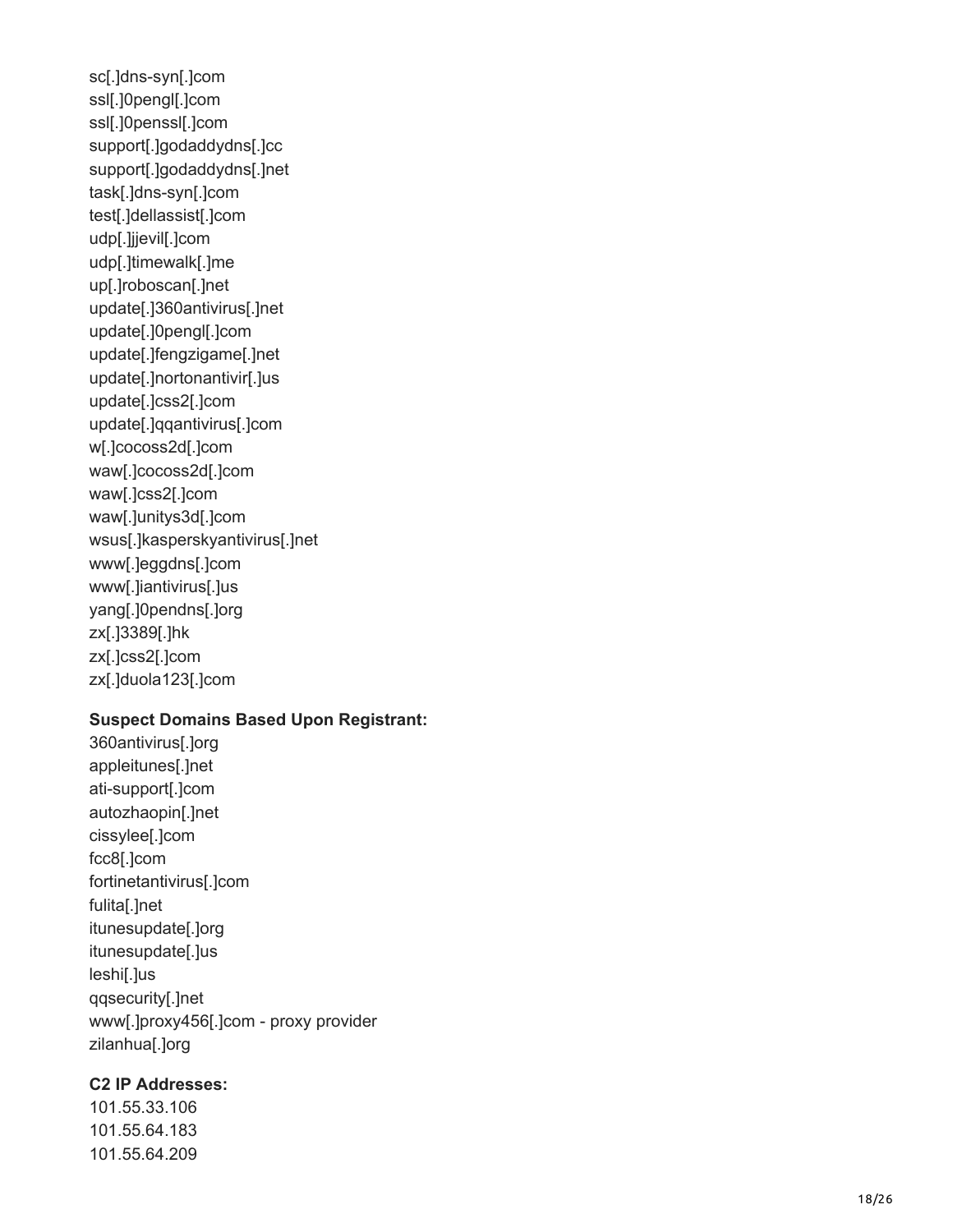101.55.64.246 101.55.64.248 101.79.124.251 101.79.124.254 103.24.152.18 103.25.9.191 103.25.9.193 103.25.9.194 103.25.9.195 103.25.9.200 103.25.9.202 103.25.9.240 103.25.9.241 103.25.9.242 103.25.9.244 103.28.46.79 103.56.102.9 104.199.139.21 1 106.10.64.250 113.10.168.162 113.30.123.254 113.30.70.209 113.30.70.216 113.30.70.238 113.30.70.254 113.30.103.103 115.23.172.113 116.31.99.65 118.123.19.9 118.123.229.22 118.130.152.246 119.63.38.210 121.156.56.114 121.54.169.39 122.226.186.28 122.49.105.16 123.1.178.39 123.249.7.226 123.249.81.202 14.29.50.66 150.242.210.149 150.242.210.15 150.242.210.160 150.242.210.161 150.242.210.187 150.242.210.195 175.126.40.21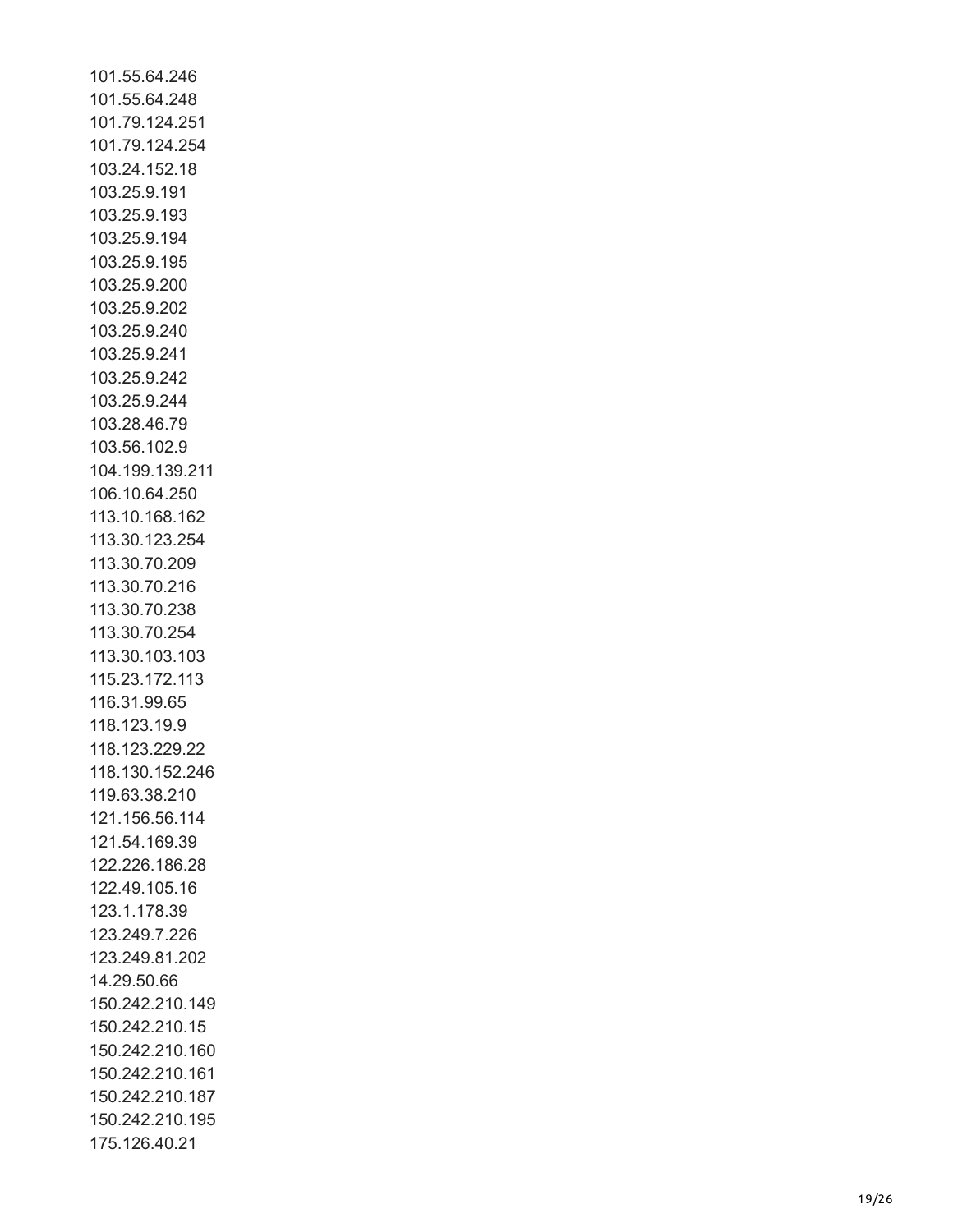180.210.43.134 182.161.100.3 182.237.3.60 182.252.230.254 183.60.106.205 183.86.194.10 183.86.194.16 183.86.194.42 183.86.194.92 183.86.211.134 183.86.218.167 183.86.218.169 183.86.218.170 184.168.221.40 184.168.221.64 184.168.221.86 192.225.226.74 192.74.232.8 192.74.237.164 199.15.116.59 199.15.116.61 199.83.51.25 202.153.193.90 210.209.116.62 210.4.223.134 211.39.141.23 211.44.42.53 218.234.76.75 219.135.56.175 222.186.58.117 23.252.164.156 23.252.164.238 27.255.64.94 42.121.131.17 45.114.9.206 45.125.13.227 45.125.13.247 58.64.203.13 61.36.11.112 69.56.214.232 98.126.107.249 98.126.193.223 98.126.91.205

# **Compromised Certificates and Associated Hashes**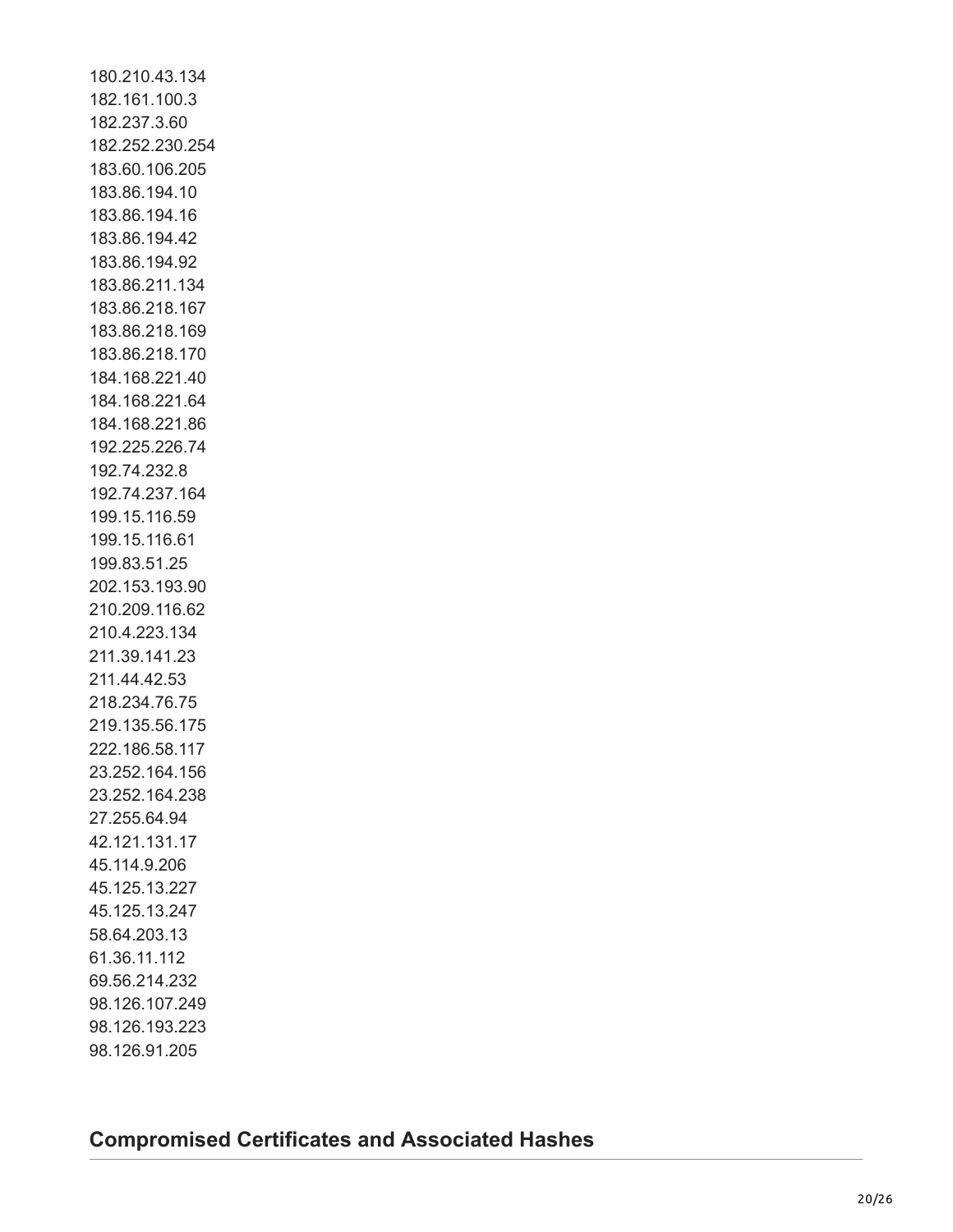#### **337 Technology Limited**

*Not time valid* Valid From: 5/28/2015 Valid to: 5/28/2016 Thumbprint: 99E30AB0B2DAB911190E7A8FA42D4669BE340574 Serial Number: 11 21 B9 67 F0 92 CB F1 92 34 F4 F1 8F 73 0F 4F 76 7B

## **4769732228d757ee48547fbb27c74495437381f13924039c75c48993f85b930f 6899f3db419b711739120e09320345815717ae79f8091768b1216a142648e54b**

**Beijing AmazGame Age Internet Technology Co.**

Not time valid Valid From: 3/16/2012 Valid to: 6/16/2015 Thumbprint: B585EA81A25908F25F39088B1FCC239EBF7088D8 Serial Number: 22 CF 7D A7 B7 6F C5 C4 E7 72 25 CF A1 BD A4 97

 **27463bcb4301f0fdd95bc10bf67f9049e161a4e51425dac87949387c54c9167f 46ca0e17d56b92f2833d59a337c7817b330565e5b09345a3e45be3087b13a3ba 7a4852a81bd546297efb821398609004036aaf578ba7b1488cf98ffaa276cde1 beb9ecc06e1e753224511a52ab36bf7144d2cbbf0d0fcfdb5962897a4c91d861 da29ff774a0facd58bdfb3a45d12024bda401bba91f87077784b5b79251805c9 73d3ae3798e4357e9a162911530f647dcb5f5e07aadad6c9e88a7237135daa56 ad2a42e4024a320ce763524e17ef7262add649651e2a277b5fc56a9bdc44e449 dff0fee3bef9fa2c9c08a6d2c5772e51c1d29522de19301fb389b310e481713f 95a33b0c5f2408adabbebeba6f4c618ba2b392f9dbcd1d9a9ff9db5a519380d8**

**Beijing Heng Chi Ming Billion Technology Co. Ltd. (**北京智明腾亿科技有限公司**)** Status Valid Valid From: 12/14/2015 Valid to: 12/14/2016 Thumbprint: A58B46E37CEBEB20F7948BD781CC1B07C3CB2914 Serial Number: 11 21 33 3A 0B 1E A5 C3 74 87 BE 5B 03 4C E7 E5 48 C2

## **02922c5d994e81629d650be2a00507ec5ca221a501fe3827b5ed03b4d9f4fb70 7581d381c073d2b67bf2b21f5878855183f9fddf935557021ee6d813b7dda802**

#### **Chencheng Cai**

Status Valid Valid From: 1/18/2016 Valid to: 1/18/2017 Thumbprint: B7EDE811E25D1CC7CD70DDC6FAF71C10E25E1D3E Serial Number: 33 08 CE D5 C1 97 26 54 1B 19 6F 80 5A C5 0C D0

 **e61e56b8f2666b9e605127b4fcc7dc23871c1ae25aa0a4ea23b48c9de35d5f55 c93a654e21e61a7ae325447091d0f64de4504d35589f60aeb2502fdc54268d8d 200ba936cd229cce4dc0b45a6ab78a5a3e84c5884d56adcc41c7fa7d5b9c831a**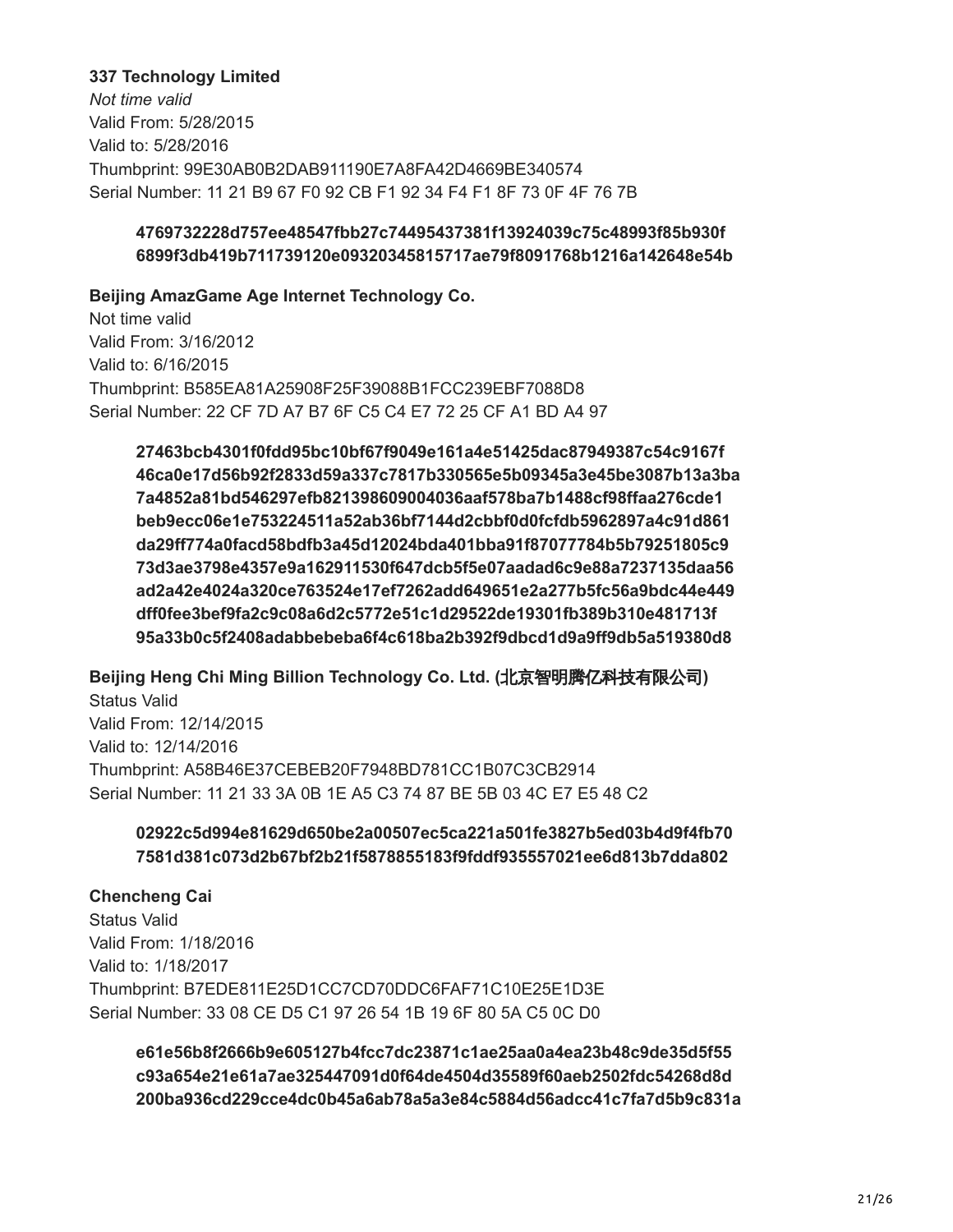### **EMG Technology Limited**

Not time valid Valid From: 5/15/2015 Valid to: 6/21/2016 Thumbprint: 2CBA7A6D38646D2A2E13D3F27DEEA26A1FCAD0CB Serial Number: 11 21 C4 FE 70 E9 86 B0 A0 9C EC A4 60 35 9F 98 E5 EE

### **9edd5b765a6b4d8c3fb8b3998a7b289bfed23b22db68eb1ae30c5495d0d2677a ef393ea4f3e9ac177593470d84cd4ae6af496212c2a8a5c489e5d34b7e4e5c78**

### **Flyingbird Technology Limited**

Not time valid Valid From: 5/28/2015 Valid to: 6/27/2016 Thumbprint: C3A5D1F89D899B00BA079BD6C943E1BE74D365F4 Serial Number: 11 21 BE 35 5D 77 92 09 D9 11 5C AB 4F 63 99 17 EB 72

## **21566f5ff7d46cc9256dae8bc7e4c57f2b9261f95f6ad2ac921558582ea50dfb 557647451b5727f7bb56fbf4f00bf29b103db0022b5dbd9741dbfab4bc1def97**

### **Neoact Co.**

Not time valid Valid From: 6/2/2012 Valid to: 7/3/2013 Thumbprint: 8C0B204BB98942D5B750C2FC2258B152DCB1901F Serial Number: 2B 6E F1 47 1D FC 04 ED 3C B6 42 AC 56 F1 39 E5

## **0c7b952c64db7add5b8b50b1199fc7d82e9b6ac07193d9ec30e5b8d353b1f6d2**

## **Neoact Co.**

Not time valid Valid From: 6/27/2013 Valid to: 7/28/2014 Thumbprint: 30413DED868E1F152B19F585EF2AE3667252203D Serial Number: 27 A4 33 CA 2F E7 67 B6 5E B9 6E 43 04 C9 2E 53

## **28c7575b2368a9b58d0d1bf22257c4811bd3c212bd606afc7e65904041c29ce1 4672f4ebe2d93d52424a92298740994daf232b07e68c13ac88d80f5c64cbfea0 58c39df99155017592abf60ec5a80a339f233bf1eb5dcf2ecf4a5b336cc56e58 aded00e1dab93e15161dc14206d75eccfb4657c360e7e13b6101e00ef26e3399**

### **NHN USA Inc.**

Revoked Valid From: 1:00 AM 11/3/2009 Valid to: 12:59 AM 10/29/2011 Thumbprint: 775141B89F48B71DADC19F13011A46E537E7029C Serial Number: 2B 5A 38 31 57 EF C7 CD 26 17 EF 32 F0 A7 AC B9

#### **92479c7503393fc4b8dd7c5cd1d3479a182abca3cda21943279c68a8eef9c64b**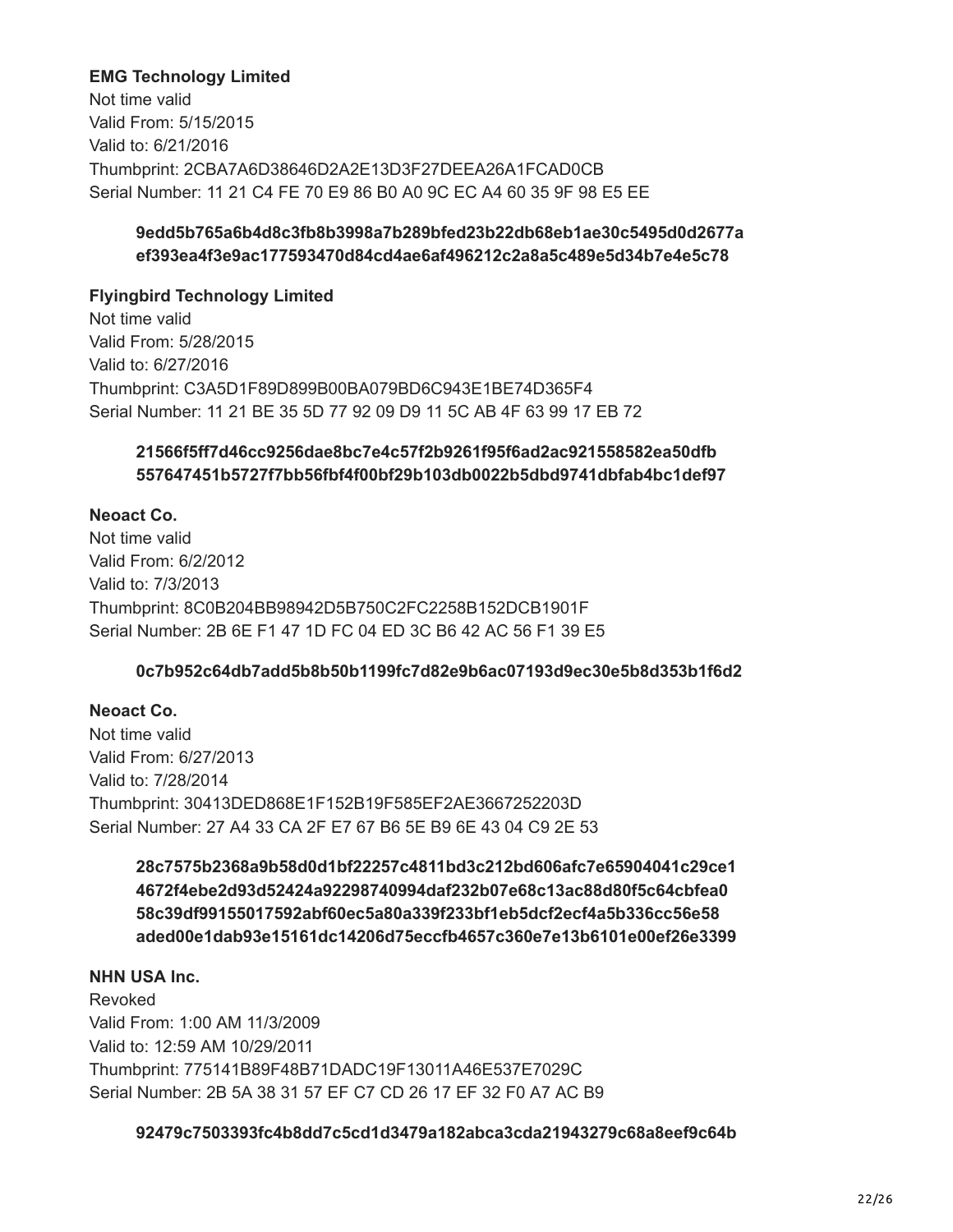## **Polk City Network Technology (Shanghai) Co. Ltd. (**北京智明腾亿科技有限公司**)**

Status Valid Valid From: 2/4/2015 Valid to: 4/5/2017 Thumbprint: D7D281D4ED737638911CD961E76A7CDD7BFF08B4 Serial Number: 7A 00 AC B7 70 08 A7 21 10 11 0E 0D 66 35 B9 7F

#### **475d1c2d36b2cf28b28b202ada78168e7482a98b42ff980bbb2f65c6483db5b4**

### **Polypower Technology Co.**

Status Valid Valid From: 5/28/2015 Valid to: 6/27/2016 Thumbprint: 01ED0A76185E76575F8FCA667DA73AD290656E03 Serial Number: 11 21 A3 9E 97 47 48 62 3C A6 E3 E4 9A 8B AE B3 ED 3A

## **24a9bfbff81615a42e42755711c8d04f359f3bf815fb338022edca860ff1908a 8585342d297b4726900e8818817b14042e1a3da5a1497380572a64dcf6d4819c 8944a4ac31b32402ec5c88c4b5645d87f749d3af37c362738f465a9f8e152058**

#### **Redduck Inc.**

Not time valid Valid From: 9/24/2013 Valid to: 9/25/2015 Thumbprint: AB879A0A6AF95247415092A5B7FA66B2944E12B9 Serial Number: 0F 66 84 2B 4F 9C 45 8B 72 13 6F 0A E9 69 24 B7

 **009645c628e719fad2e280ef60bbd8e49bf057196ac09b3f70065f1ad2df9b78 18e6c5968bbe7414278b4fd59ad9a4f1bf9a8a9956dde65f219e9810594381e0 3810d95692613bb4f719d6af64230f9bd6ca7db3a004e089af92a07bed560c01 52de57d6ea3174cf2463f5d32abc7c61d0f0d461c3d543e968a5c09ec0740ddc 67cc48e342d6435792aae1b0576d5707ba4823e32d9ad51fc2ddb5655669b9cd 7dc48bb29c2c9da5a6f60e304714cb2a9b93c735cc3a92522d9fd25799c9a6fa 8736b2d7a73643f0763c74c9fbf50c0109adcabdc794f4973927e3cba4eca220 96377dbd06a57e63e8b3c6b18c92beb2b2e87c9aa155ec11bc7f24ec1e5d7699 b95f611c73c0176e5e8121b0300f4076c147b72115c6706c425a122ff10c10a4 f9778c4e07642f5658285e64297c076877633a4bff9528827d0d3c2108259f72 fb6e4912fca91d99a9747ad2c68ee82da60f787984fadf77aaab40dac7bed3eb 1253e1778714a41b79662dbf9a353afd01a8e72097b3202cc207dd9896c6d7a6 529adca3e873d5db03dc3c8c1ab184ed19135fbe0c8fde80429b7b0072ef41ad**

#### **Runewaker Entertainment**

Not time valid Valid From: 11/18/2011 Valid to: 11/18/2014 Thumbprint: 28F5F016604E99C77A444E796F501209F050FC32 Serial Number: 59 76 83 B6 8E F6 B0 C8 BE 2D 85 A2 12 B5 19 10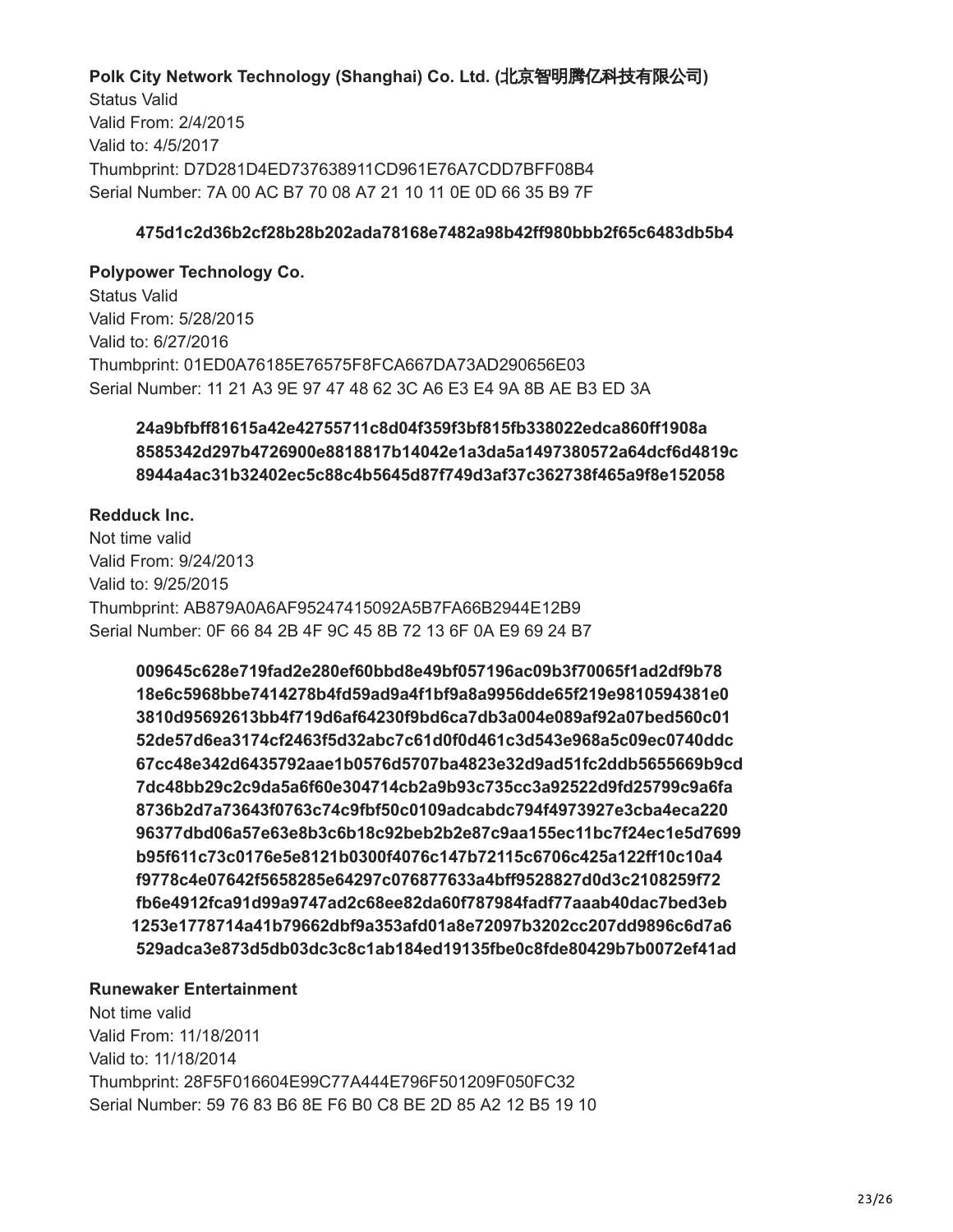**03aafc5f468a84f7dd7d7d38f91ff17ef1ca044e5f5e8bbdfe589f5509b46ae5 1ade09a1c54800787dc63d09b76f69fd2cca8b4bbb63c8c39c720628ea37471a 1e8fe3ee0fffc8144c6252035c7f247bac129e7aa5c4537cf5e3f25531e04a67 28123038d24ef74a396a2a88700f947bfa72cdddd6bc56524c113a529a3423cd 2936ae7f7099c32e701c3b956a7eb7ef800bf5748122c883819c834ec61af44a 2d0be850cc137540d163e9c035f4c99f27caa5bb8cdb1cea6182b5da49cff0f2 5a723f65da58bdcfc639f557f490213ca8c5009db0ddde7fffef8d2bcf3966f5 5d6986f440e89f4a309a62f9df8ea5989a8880229dc02b132dd1bb3d0e0083d1 774efc29c19254714c986423aee968bfb03daf4ce79fddbef4ec3b4b5eee3f8f 7eecb8af098ead93e9bf2d5a4e86ff3f172e94566d296f061971410036a22a0f 830d48b2c6de780783e697346a6afe96c6e33654d85b71bb86627b88f09f298c 916a2b4d9c6a5f4fd5333f4d165cb8ad1479253d8141b6087ed412f3a1b059c2 9941fd97327d54a18209d0bb1f36992a18a3809aa8d163e7fe80193a4348610a a65ca7dbfdb15d88ba6d37a521e5dda768388ed9d48184859d71be3afb57de16 ab65eebe0f96d3787893329992670ff97621c76e2d8c1be366c00429c944350b d6f3151ed4fb00b766cf70df678b932c616a122c6c9f2a62e33d4a103465f8af df013d3b048931a23dcc9db63e6b7d76dfc4373a3f41a274744179b6546e4cd1 fb1ab5a92af54263f1dd6bdf5657ac0c4b52d9639acecb4b339a82c5650b9a6f e7a721682ff2b00c00da50a51c87e9bc7cb93292e4cf42bb04185c3392fdec41**

#### **Syncopate LLC**

Status Valid Valid From: 9/24/2015 Valid to 12/24/2017 Thumbprint: 59EE1A00910451130BB22E06DEB5DCAF1AFAA282 Serial Number: 7E 12 57 33 28 AD F4 5B 6F 3E C3 41 E6 46 29 3A

 **0cf6d9a5aa3b390f97f20b2fbd2cd9df76c5bb018c997c26d2e16eb44127c624 2d752e8a6e42d4b1d14e4400cccb5f1bda3dccd1264d09f4bb2fefb6b6f5048a 48f8c31530d621de0cb401fb32c282eecc91bdac602aac9bd4ddbe8c6a6ceb39 78b588fa57b027cda856a05638b25454c59d1896670701f9a8177b8e0c39596d 9375e3482163cbe388a49317dce8eb7bb23761a29a06ae9a9c4f11628f60d1f3 b941aaf32e4102fad862bf8c4b36d5f0932a4388dd3b7502f68233cb6a9a8ae9**

#### **Taiwan Shui Mu Chih Ching Technology Limited**

Not time valid Valid From: 3/6/2015 Valid to: 3/4/2016 Thumbprint: D76AC870EBD12FBBE587D48E1640E76EA499B86E Serial Number: 11 21 27 47 4D E0 10 DA 49 D3 1D 0E E8 19 3E AC 2D 0E

#### **4f4fa26bc26fd90c64dd3b347a92817b67b64506c025248330aa69b00b97051f**

**Woodtale Technology Inc** Not time valid Valid From: 7/11/2012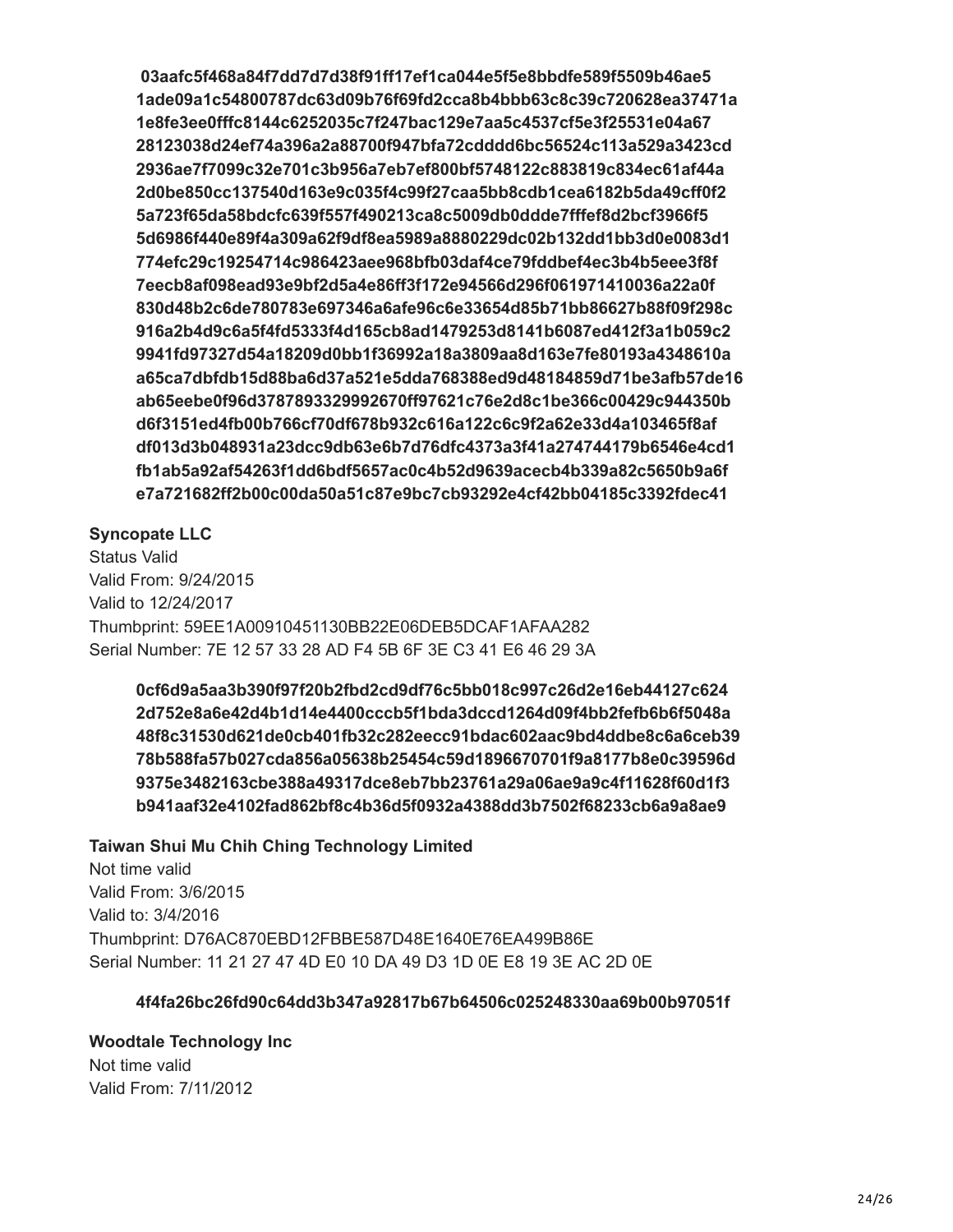Valid to: 7/16/2015 Thumbprint: EF00842D40EAC4FDFC2BF62E00829AD83C6046AE Serial Number: 04 53 F5 E1 43 79 37

#### **7c32885c258a6d5be37ebe83643f00165da3ebf963471503909781540204752e**

### **Wuxi Kai Yang Electronic Technology Co. Ltd. (**无锡凯扬电子科技有限公司**)**

Status Valid Valid From: 11/20/2015 Valid to: 11/20/2016 Thumbprint: D0EF4A086EDE76B39863104F8832706950CBB053 Serial Number: 57 BE 1A 00 D2 E5 9B DB D1 95 24 AA A1 7E D9 3B

## **016250b7d62e49ba386404cc6db38cb65323d26cf80bc94e2810d5ab9e59fff2 2acc78ece9cb1a7865341e69fb72097a2debf2c82f41976554132bf6d3181c25 ea63f6a26a18fbeae7c9e042a43988f938503126b485238e3d44f75ae30868bc**

### **Yang Liu**

Status Valid Valid From: 6/20/2016 Valid to: 11/26/2016 Thumbprint: B467B21C4CA4EA7E3AE55FF03D4540900AACC97E Serial Number: 2F 04 6D 17 50 F5 F5 27 BD 6F 57 50 3A 7C AA 07

#### **Zemi Interactive Co.**

Not time valid Valid From: 7/9/2013 Valid to: 8/9/2014 Thumbprint: 6F889C3FE070D493A79B698D1FC7D7E428D18F90 Serial Number: 45 05 E9 AC 8D 28 8D 76 3A 10 88 ED 1E 2C 8A 60

**14da1add073c48c57da5d14ab55c461bca2ece5d06d5a3d563f14eda56d806fa 16c4e5c26e072d3b50b58d3c2b1e3985405a686867dedc75d75bd44d84ac4434 24e3ea78835748c9995e0d0c64f4f6bd3a0ca1b495b61a601703eb19b8c27f95 320b73e5cee7590a529001af9cea5f36520adc5c50ef48c72912e2dae7283ac6 3f50ced416c9d7feaa0ad6fb16be1f1289590b497024e20c34b139c2b5194e7c 5f851ffcee7f301bfcffc3c023a78611f6a1264575ffbafa1f3bc420b27f7eac 66a1514ea0b833d9108f7ad1ec39a568cedcb46839f956ab330fb72791fd827d 77a15c0e45c1dfa42d135321576c725c40f890d95e9ad44bdabeae9eb5d71a9f 81986d0559db51317ca03f1d4102f8ddf86451ec18ba9649129c7704373cfed1 86e091ebce3ee9e9de15bc600bed01ddaa6668794d40d70bbef02386304fd7c4 b42bb2221490b763a84714140d75c8eb3189caac0f5940626d07b8303eccedec b46786252512197a96093ab4cb906a851f75f82da7ad850c220a44002f39c739 b84d90acd1a43e560c7e3ae12922cceb286a30dd3e1cc02089f1359a7286a671 cbd62862584f8544aadca0b4f8f3405576378f5542b776bc4e91f384ad146440 ec49983235a079c72c32212f0e216fb8ebd2354b6936c39cfd736c4a2dd018e4 4e6b30db935e41231a108cba1c5d4cacde03cf262e9e85d24387950ae5a369c6**